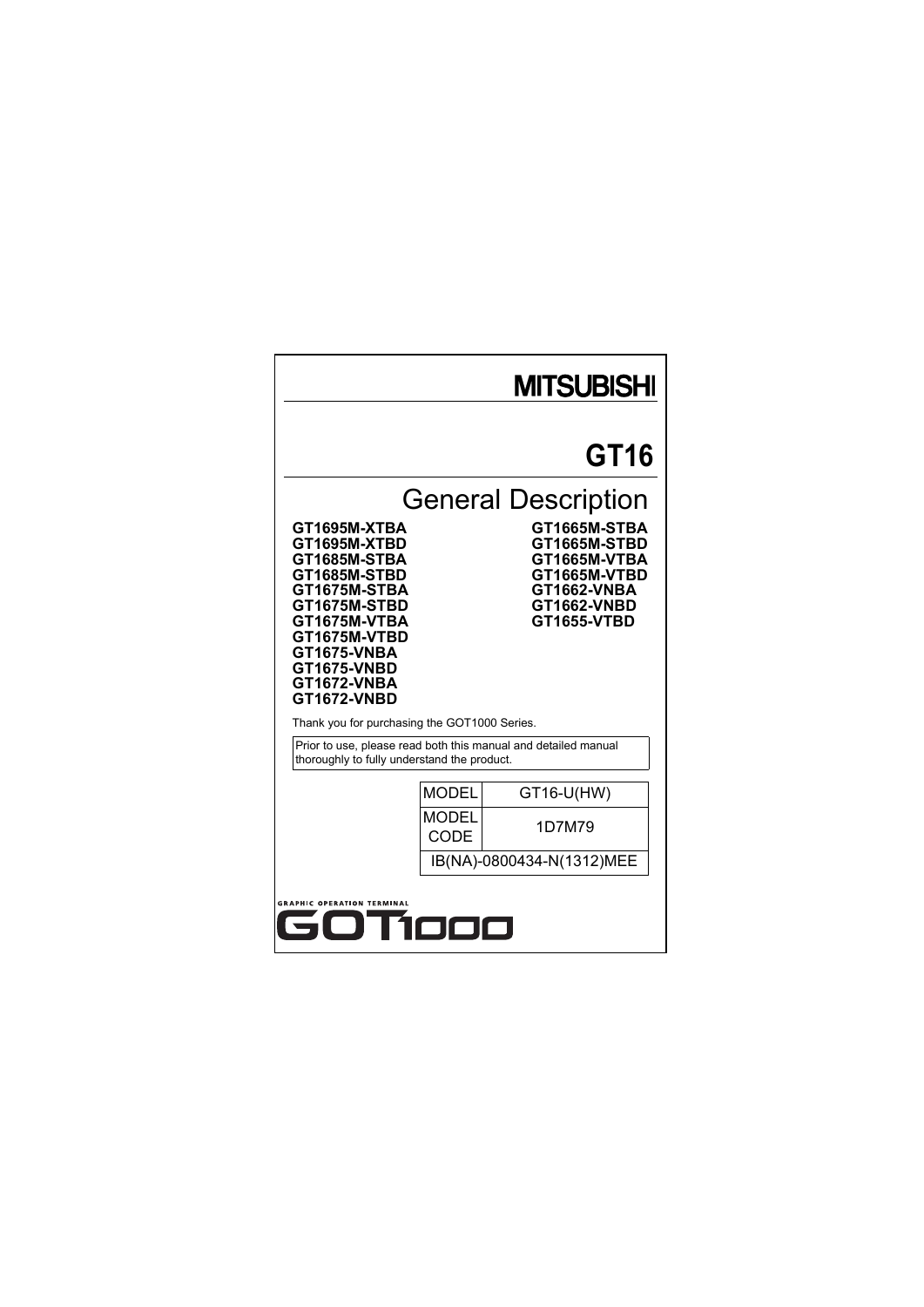# SAFETY PRECAUTIONS

(Always read these precautions before using this equipment.)

Before using this product, please read this manual and the relevant manuals introduced in this manual carefully and pay full attention to safety to handle the product correctly.

The precautions given in this manual are concerned with this product.

In this manual, the safety precautions are ranked as "WARNING" and "CAUTION".



Note that the  $\triangle$  caution level may lead to a serious accident according to the circumstances. Always follow the instructions of both levels because they are important to personal safety.

Please save this manual to make it accessible when required and always forward it to the end user.

### **[DESIGN PRECAUTIONS]**

|   | ∕∖∖ WARNING                                                                                                                                                                                                                                                                                                                                                                                                                                                                                                                                                                                                                                                                                                                                                                         |  |  |  |  |
|---|-------------------------------------------------------------------------------------------------------------------------------------------------------------------------------------------------------------------------------------------------------------------------------------------------------------------------------------------------------------------------------------------------------------------------------------------------------------------------------------------------------------------------------------------------------------------------------------------------------------------------------------------------------------------------------------------------------------------------------------------------------------------------------------|--|--|--|--|
|   | Some failures of the GOT, communication unit or cable may keep the outputs on or off.<br>Some failures of a touch panel may cause malfunction of the input objects such as a touch switch.<br>An external monitoring circuit should be provided to check for output signals which may lead to a serious<br>accident.<br>Not doing so can cause an accident due to false output or malfunction.                                                                                                                                                                                                                                                                                                                                                                                      |  |  |  |  |
| ٠ | If a communication fault (including cable disconnection) occurs during monitoring on the GOT, communication<br>between the GOT and PLC CPU is suspended and the GOT becomes inoperative.<br>For bus connection : The CPU becomes faulty and the GOT becomes inoperative.<br>For other than bus connection : The GOT becomes inoperative.<br>A system where the GOT is used should be configured to perform any significant operation to the system by<br>using the switches of a device other than the GOT on the assumption that a GOT communication fault will<br>occur.<br>Not doing so can cause an accident due to false output or malfunction.                                                                                                                                |  |  |  |  |
|   | Do not use the GOT as the warning device that may cause a serious accident.<br>An independent and redundant hardware or mechanical interlock is required to configure the device that<br>displays and outputs serious warning.<br>Failure to observe this instruction may result in an accident due to incorrect output or malfunction.                                                                                                                                                                                                                                                                                                                                                                                                                                             |  |  |  |  |
| ٠ | Incorrect operation of the touch switch(s) may lead to a serious accident if the GOT backlight is gone out.<br>When the GOT backlight goes out, although the POWER LED blinks (green/orange) and the display section<br>dims, the input of the touch switch(s) remains active.<br>This may confuse an operator in thinking that the GOT is in "screensaver" mode, who then tries to release the<br>GOT from this mode by touching the display section, which may cause a touch switch to operate.<br>Note that the following occurs on the GOT when the backlight goes out.<br>• GT1655-V: The POWER LED blinks (green/orange) and the monitor screen appears blank.<br>. Models other than GT1655-V: The POWER LED blinks (green/orange) and the monitor screen appears<br>dimmed. |  |  |  |  |
| ٠ | The display section of the GT16 is an analog-resistive type touch panel.<br>If you touch the display section simultaneously in 2 points or more, the switch that is located around the<br>center of the touched point, if any, may operate.<br>Do not touch the display section in 2 points or more simultaneously.<br>Doing so may cause an accident due to incorrect output or malfunction.                                                                                                                                                                                                                                                                                                                                                                                       |  |  |  |  |
|   | When programs or parameters of the controller (such as a PLC) that is monitored by the GOT are changed,<br>be sure to reset the GOT or shut off the power of the GOT at the same time.<br>Not doing so can cause an accident due to false output or malfunction.                                                                                                                                                                                                                                                                                                                                                                                                                                                                                                                    |  |  |  |  |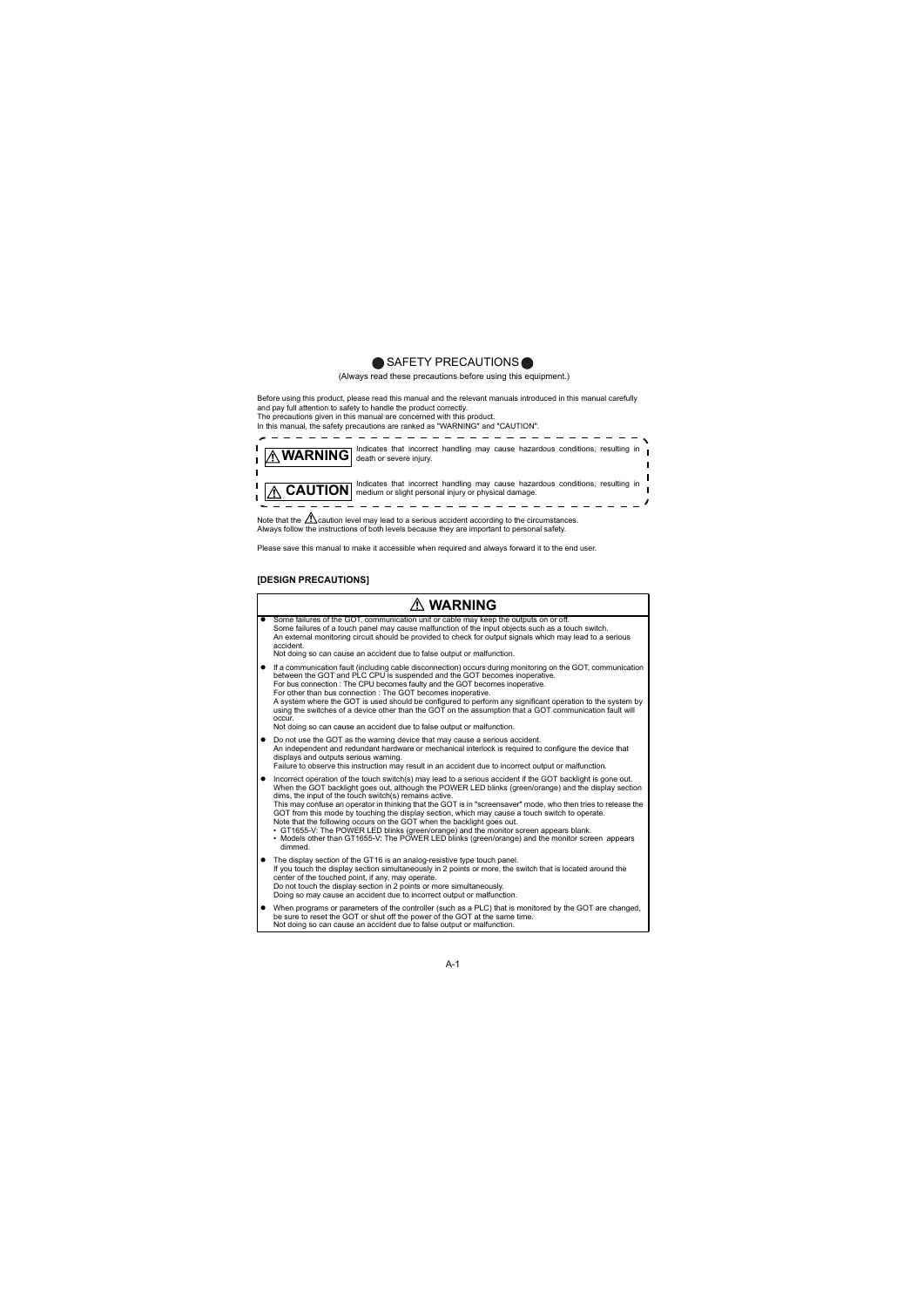#### **[DESIGN PRECAUTIONS]**

# **CAUTION**

- Do not bundle the control and communication cables with main-circuit, power or other wiring. Run the above cables separately from such wiring and keep them a minimum of 100mm apart. Not doing so noise can cause a malfunction.
- Do not press the GOT display section with a pointed material as a pen or driver. Doing so can result in a damage or failure of the display section.
- When the GOT is connected to the Ethernet network, the available IP address is restricted according to the system configuration.
	- $\cdot$  When multiple GOTs are connected to the Ethernet network: Do not set the IP address (192.168.0.18) for the GOTs and the controllers in the network.
	- When a single GOT is connected to the Ethernet network: Do not set the IP address (192.168.0.18) for the controllers except the GOT in the network.

Doing so can cause the IP address duplication. The duplication can negatively affect the communication of the device with the IP address (192.168.0.18).

The operation at the IP address duplication depends on the devices and the system.

 Turn on the controllers and the network devices to be ready for communication before they communicate with the GOT.

Failure to do so can cause a communication error on the GOT.

### **[MOUNTING PRECAUTIONS]**

# **WARNING**

- Be sure to shut off all phases of the external power supply used by the system before mounting or removing the GOT main unit to/from the panel. Not doing so can cause the unit to fail or malfunction.
- Be sure to shut off all phases of the external power supply used by the system before mounting or removing the communication unit, option function board onto/from the GOT. Not doing so can cause the unit to fail or malfunction.
- When installing the option function board, wear an earth band etc. to avoid the static electricity. Not doing so can cause a unit corruption.

# **CAUTION**

- Use the GOT in the environment that satisfies the general specifications described in this manual. Not doing so can cause an electric shock, fire, malfunction or product damage or deterioration.
- When mounting the GOT to the control panel, tighten the mounting screws in the specified torque range (0.36) to 0.48 N•m) with a Phillips-head screwdriver No.2. Undertightening can cause the GOT to drop, short circuit or malfunction. Overtightening can cause a drop, short circuit or malfunction due to the damage of the screws or the GOT.
- When loading the communication unit to the GOT, fit it to the connection interface of the GOT and tighten the mounting screws in the specified torque range (0.36 to 0.48 N•m) with a Phillips-head screwdriver No.2. Under tightening can cause the GOT to drop, short circuit or malfunction. Overtightening can cause a drop, failure or malfunction due to the damage of the screws or unit.
- When mounting the option function board onto the GOT, connect it to the corresponding connector securely and tighten the mounting screws within the specified torque range (0.25 to 0.35 N•m) with a Phillips-head screwdriver No.1. Undertightening can cause malfunction due to poor contact.
	- Overtightening can cause malfunction due to screw or unit damage.
- When inserting a CF card into the GOT, push it into the insertion slot until the CF card eject button will pop out. If not properly inserted, a bad connection may cause a malfunction.
- When inserting/removing a CF card into/from the GOT, turn the CF card access switch off in advance. Failure to do so may corrupt data within the CF card.
- When removing a CF card from the GOT, make sure to support the CF card by hand, as it may pop out. Failure to do so may cause the CF card to drop from the GOT and break.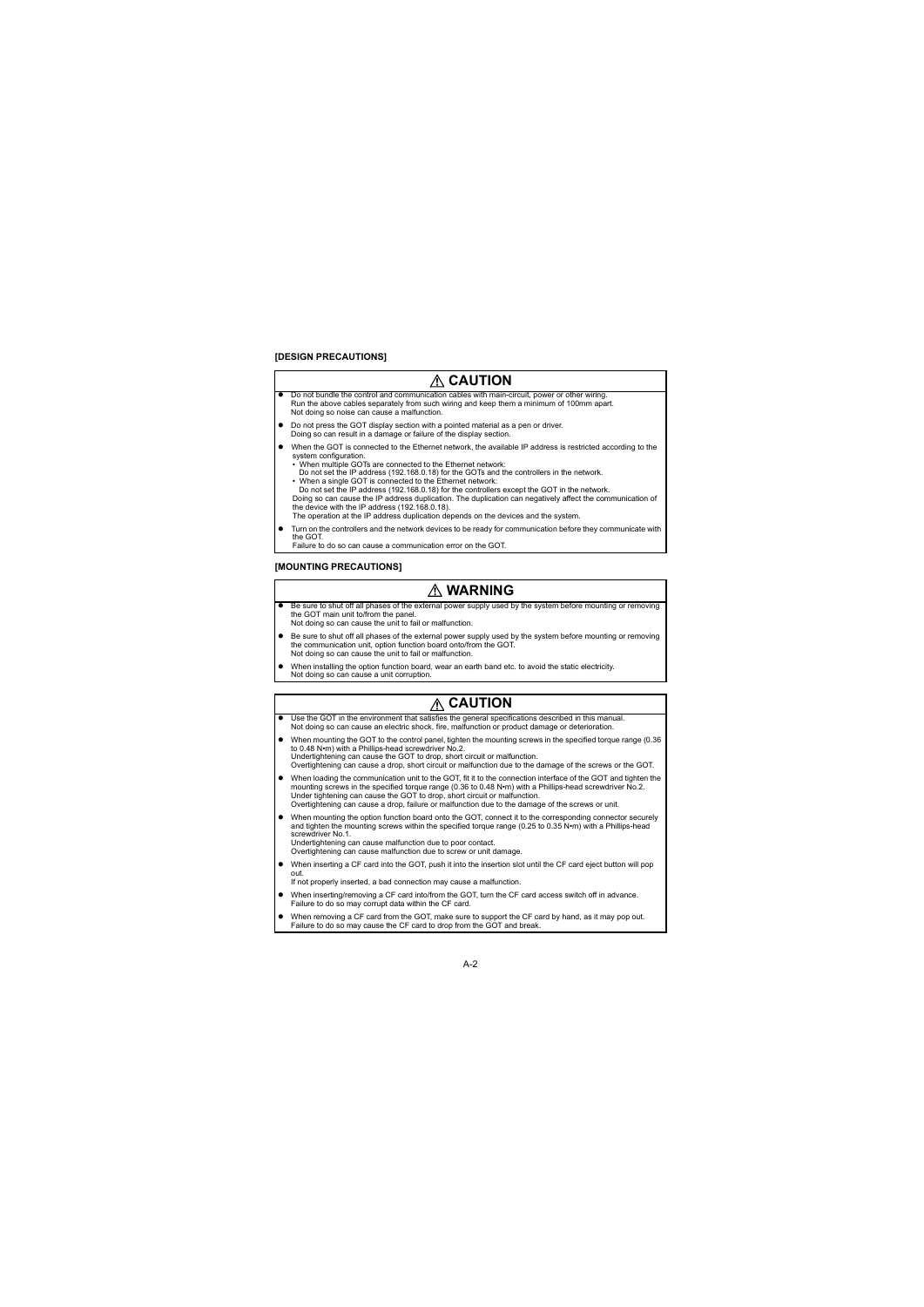# **CAUTION**

- When installing a USB memory to the GOT, make sure to install the USB memory to the USB interface firmly Failure to do so may cause a malfunction due to poor contact.
- Before removing the USB memory from the GOT, operate the utility screen for removal. After the successful completion dialog box is displayed, remove the memory by hand carefully. Failure to do so may cause the USB memory to drop, resulting in a damage or failure of the memory.
- For closing the USB environmental protection cover, fix the cover by pushing the  $\triangle$  mark on the latch firmly to comply with the protective structure.
- Remove the protective film of the GOT. When the user continues using the GOT with the protective film, the film may not be removed.
- Operate and store the GOT in environments without direct sunlight, high temperature, dust, humidity, and vibrations.
- When using the GOT in the environment of oil or chemicals, use the protective cover for oil. Failure to do so may cause failure or malfunction due to the oil or chemical entering into the GOT.

### **[WIRING PRECAUTIONS]**

# **WARNING**

 Be sure to shut off all phases of the external power supply used by the system before wiring. Failure to do so may result in an electric shock, product damage or malfunctions.

# **CAUTION**

- Always ground the FG terminal, LG terminal, and Functional ground terminal of the GOT power to the protective ground conductors dedicated to the GOT. Not doing so may cause an electric shock or malfunction.
- When tightening the terminal screws, use a Phillips-head screwdriver No.2.
- Terminal screws which are not to be used must be tightened always at torque 0.5 to 0.8 N•m. Otherwise there will be a danger of short circuit against the solderless terminals.
- Use applicable solderless terminals and tighten them with the specified torque. If any solderless spade terminal is used, it may be disconnected when the terminal screw comes loose, resulting in failure.
- Correctly wire the GOT power supply section after confirming the rated voltage and terminal arrangement of the product. Not doing so can cause a fire or failure.
- Tighten the terminal screws of the GOT power supply section in the specified torque range (0.5 to 0.8 N·m). Undertightening can cause a short circuit or malfunction. Overtightening can cause a short circuit or malfunction due to the damage of the screws or the GOT.
- Exercise care to avoid foreign matter such as chips and wire offcuts entering the GOT. Not doing so can cause a fire, failure or malfunction.
- The module has an ingress prevention label on its top to prevent foreign matter, such as wire offcuts, from entering the module during wiring. Do not peel this label during wiring. Before starting system operation, be sure to peel this label because of heat dissipation.
- Plug the communication cable into the connector of the connected unit and tighten the mounting and terminal screws in the specified torque range. Undertightening can cause a short circuit or malfunction. Overtightening can cause a short circuit or malfunction due to the damage of the screws or unit.
- Plug the QnA/ACPU/Motion controller(A series) bus connection cable by inserting it into the connector of the connected unit until it "clicks". After plugging, check that it has been inserted snugly. Not doing so can cause a malfunction due to a contact fault.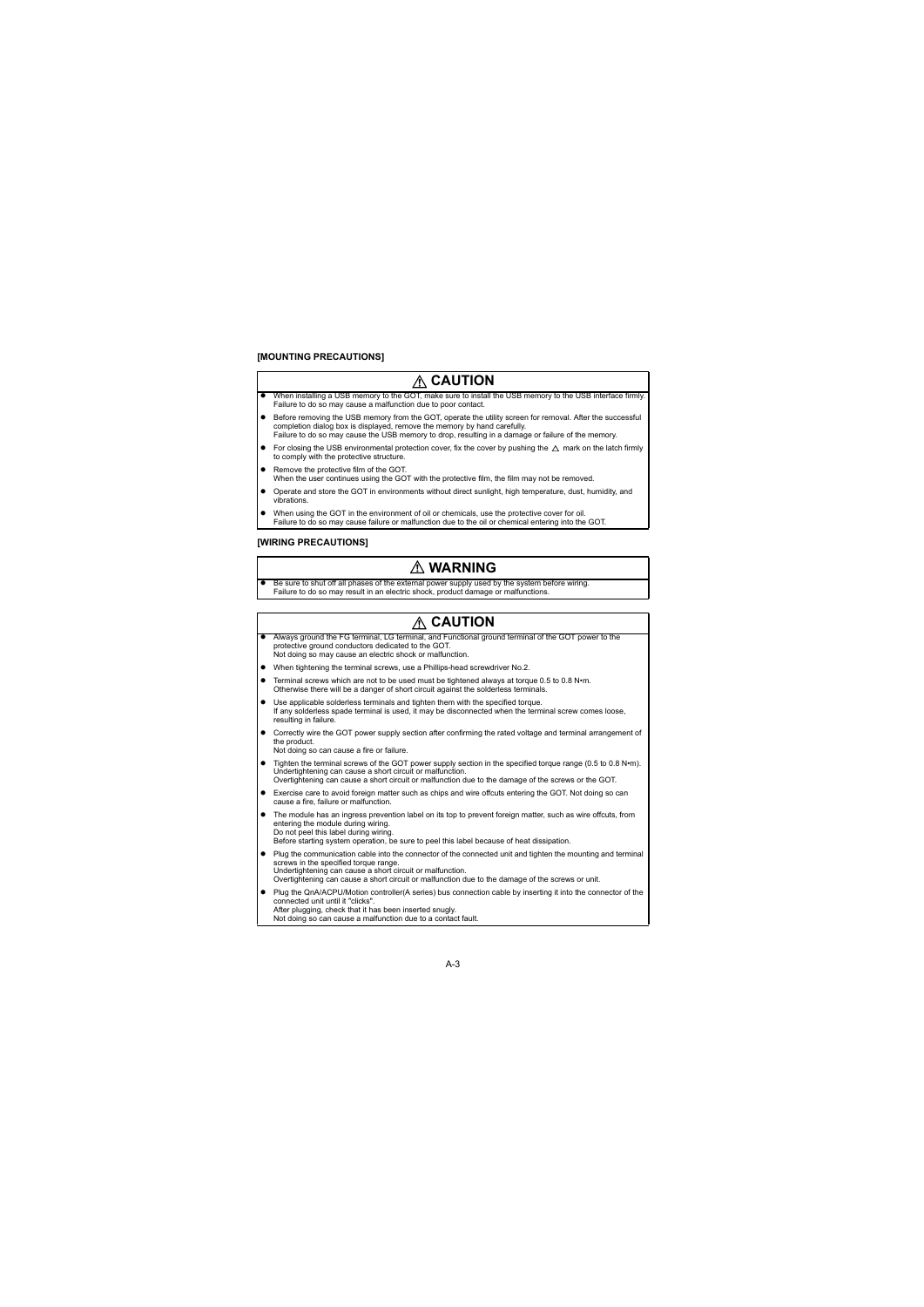### **[TEST OPERATION PRECAUTIONS]**

# **WARNING**

 Before performing the test operations of the user creation monitor screen (such as turning ON or OFF bit device, changing the word device current value, changing the settings or current values of the timer or counter, and changing the buffer memory current value), read through the manual carefully and make yourself familiar with the operation method.

During test operation, never change the data of the devices which are used to perform significant operation for the system.

False output or malfunction can cause an accident.

#### **[STARTUP/MAINTENANCE PRECAUTIONS]**

# **WARNING**

- When power is on, do not touch the terminals Doing so can cause an electric shock or malfunction.
- Correctly connect the battery connector. Do not perform the following actions to the battery. • Charging, disassembling, heating, short-circuiting, or soldering the battery, or throwing it into the fire Doing so will cause the battery to produce heat, explode, or ignite, resulting in injury and fire.
- Before starting cleaning or terminal screw retightening, always switch off the power externally in all phases. Not switching the power off in all phases can cause a unit failure or malfunction. Undertightening can cause a short circuit or malfunction. Overtightening can cause a short circuit or malfunction due to the damage of the screws or unit.

# **CAUTION**

- Do not disassemble or modify the unit. Doing so can cause a failure, malfunction, injury or fire.
- Do not touch the conductive and electronic parts of the unit directly. Doing so can cause a unit malfunction or failure.
- The cables connected to the unit must be run in ducts or clamped. Not doing so can cause the unit or cable to be damaged due to the dangling, motion or accidental pulling of the cables or can cause a malfunction due to a cable connection fault.
- When unplugging the cable connected to the unit, do not hold and pull the cable portion. Doing so can cause the unit or cable to be damaged or can cause a malfunction due to a cable connection fault.
- Do not drop the module or subject it to strong shock. A module damage may result.
- Do not drop or give an impact to the battery mounted to the unit. Doing so may damage the battery, causing the battery fluid to leak inside the battery. If the battery is dropped or given an impact, dispose of it without using.
- **Before touching the unit, always touch grounded metals, etc. to discharge static electricity from human body,**  $e^{i\pi}$

Not doing so can cause the unit to fail or malfunction.

- Replace battery with GT15-BAT or GT11-50BAT by Mitsubishi electric Co.only. Use of another battery may present a risk of fire or explosion.
- Dispose of used battery promptly. Keep away from children.Do not disassemble and do not dispose of in fire.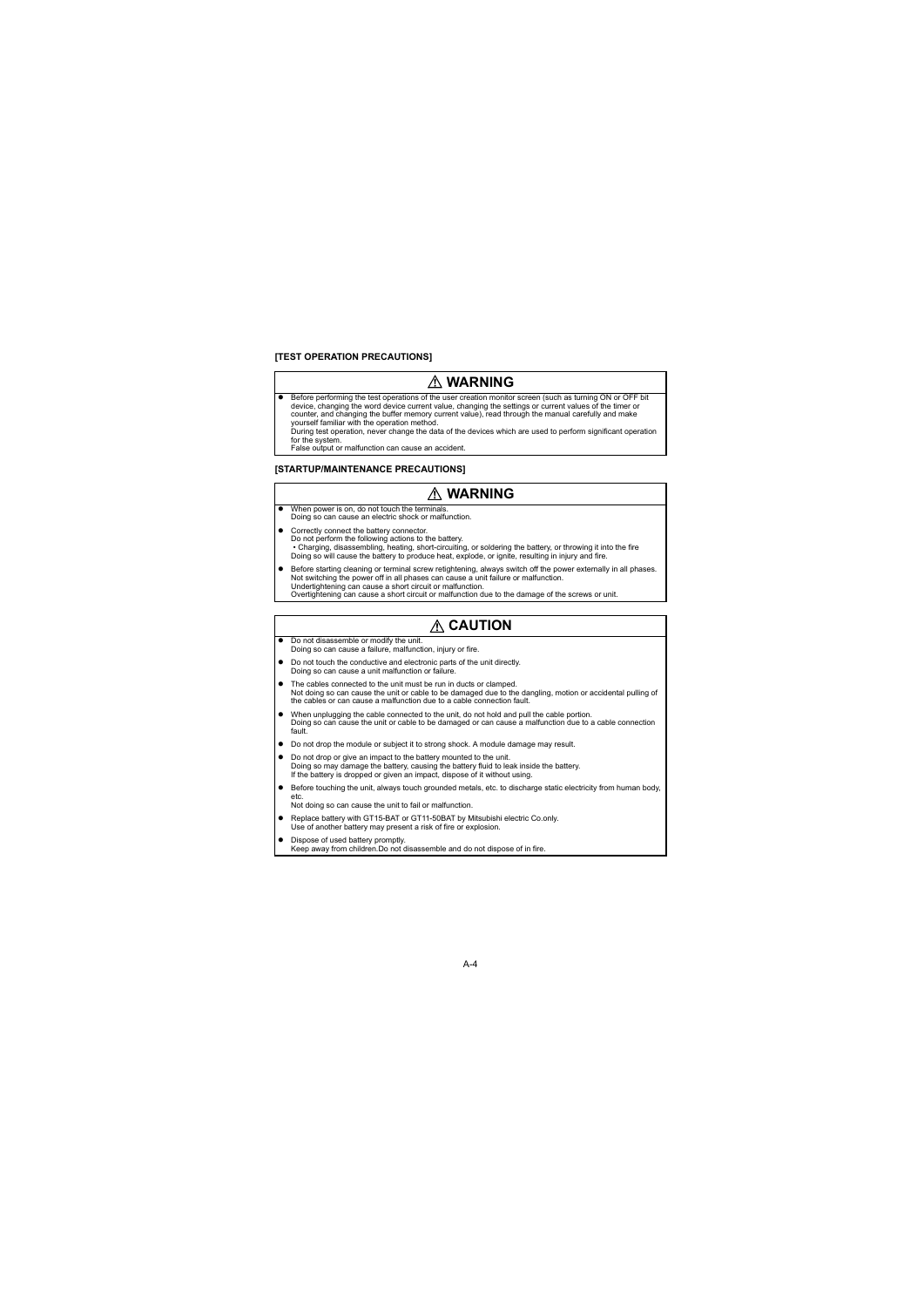### **[TOUCH PANEL PRECAUTIONS]**

# **CAUTION**

- For the analog-resistive film type touch panels, normally the adjustment is not required. However, the difference between a touched position and the object position may occur as the period of use elapses. When any difference between a touched position and the object position occurs,execute the touch panel calibration.
- When any difference between a touched position and the object position occurs, other object may be activated. This may cause an unexpected operation due to incorrect output or malfunction.

### **[BACKLIGHT CHANGING PRECAUTIONS]**

# **WARNING**

 Before changing the backlight, always switch off the GOT power externally in all phases (when the GOT is connected to the bus, the PLC CPU power must also be switched off externally in all phases) and remove the GOT from the control panel.

Not switching the power off in all phases may cause an electric shock.

Not removing the unit from the control panel can cause injury due to a drop.

# **CAUTION**

- When replacing the backlight, use the gloves. Otherwise, it may cause you to be injured.
- Start changing the backlight more than 5 minutes after switching the GOT power off. Not doing so can cause a burn due to the heat of the backlight.

### **[DISPOSAL PRECAUTIONS]**

# **CAUTION**

 When disposing of this product, treat it as industrial waste. When disposing of batteries, separate them from other wastes according to the local regulations. (Refer to GT16 User's Manual for details of the battery directive in the EU member states.)

### **[TRANSPORTATION PRECAUTIONS]**

# **CAUTION**

- When transporting lithium batteries, make sure to treat them based on the transport regulations. (Refer to GT16 User's Manual for details of the regurated models.)
- Make sure to transport the GOT main unit and/or relevant unit(s) in the manner they will not be exposed to the impact exceeding the impact resistance described in the general specifications of the GT16 User's Manual, as they are precision devices.

Failure to do so may cause the unit to fail.

Check if the unit operates correctly after transportation.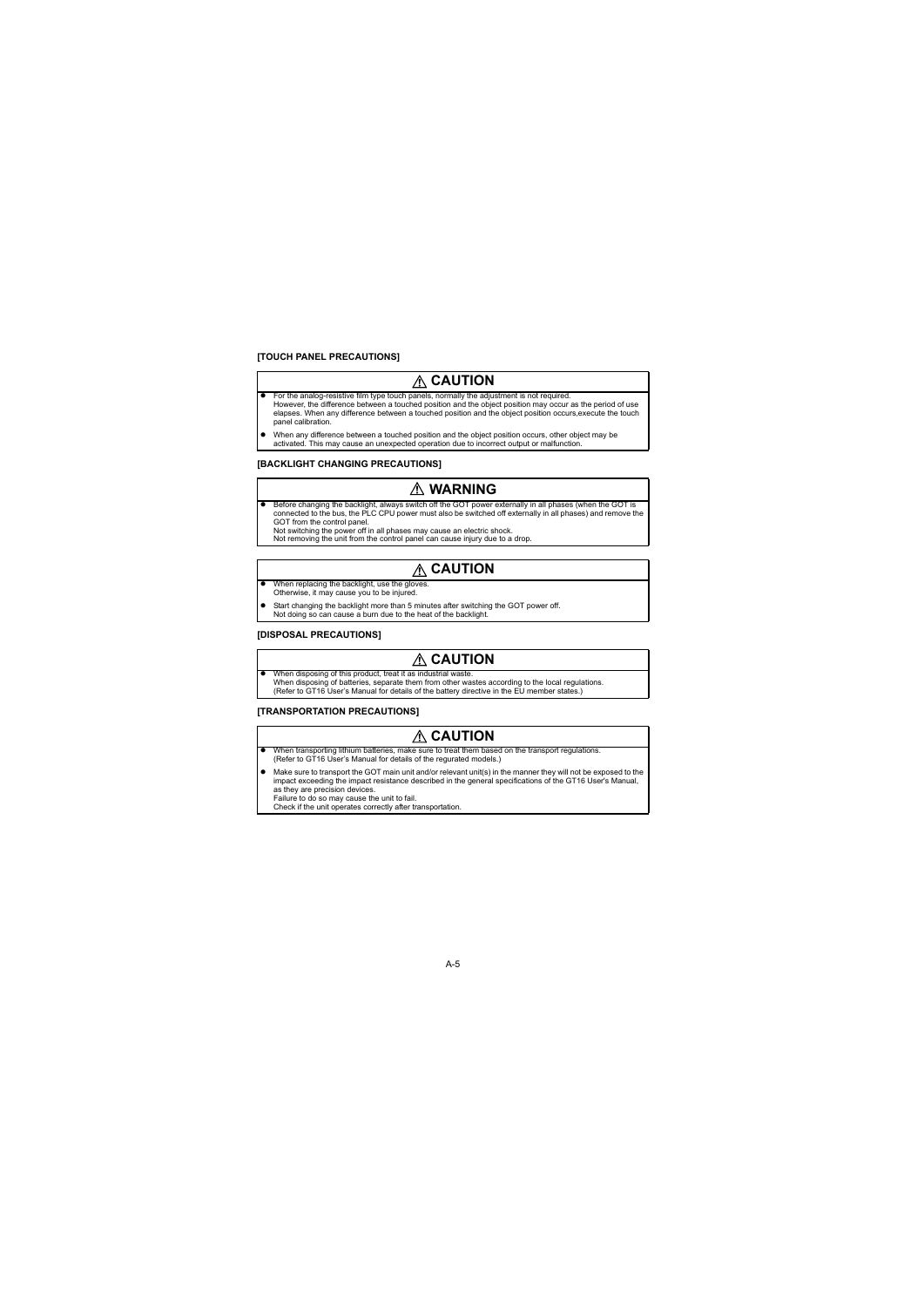REVISIONS

| <b>Print Date</b> | *Manual Number   | Revision                                                                                                                                                                                                                            |  |
|-------------------|------------------|-------------------------------------------------------------------------------------------------------------------------------------------------------------------------------------------------------------------------------------|--|
| Aug., 2008        | IB(NA)-0800434-A | First edition                                                                                                                                                                                                                       |  |
| Jan., 2009        | IB(NA)-0800434-C | Partial corrections<br>SAFETY PRECAUTIONS, Section 2.1<br>Partial additions<br>Packing List, Section 3.2                                                                                                                            |  |
| Jun., 2009        | IB(NA)-0800434-D | Addirions<br>Chapter 4.                                                                                                                                                                                                             |  |
| Oct., 2009        | IB(NA)-0800434-E | Partial corrections<br>SAFETY PRECAUTIONS, Maunuals                                                                                                                                                                                 |  |
| Nov., 2009        | IB(NA)-0800434-F | Partial additions<br>SAFETY PRECAUTIONS<br>Section 4.1.1, Section 4.3, Section 4.4                                                                                                                                                  |  |
| Apr., 2010        | IB(NA)-0800434-G | Partial corrections<br>Section 1, Section 2.1, Section 3.1<br>Partial additions<br>SAFETY PRECAUTIONS, Section 1, Section 3.2.1, Section 3.2.2,<br>Section 3.3, Section 4.3.1, Section 5.2, Section 5.3                             |  |
| Jan., 2011        | IB(NA)-0800434-H | Partial corrections<br>Section 1, Section 2.1, Section 4.4.2, Section 4.4.3, Section 5.3<br>Partial additions<br>Packing List, Section 2.1, Section 3.2.2, Section 4.3.1,<br>Section 4.4.1, Section 5.2<br>Addirions<br>Chapter 3.3 |  |
| Apr., 2011        | IB(NA)-0800434-I | Partial corrections<br>Section 2.1<br>Partial additions<br>SAFETY PRECAUTIONS, Compliance with the Radio Waves Act<br>(South Korea), Section 4.3.3, Section 4.4.2, Section 5.3                                                      |  |
| Aug., 2011        | IB(NA)-0800434-J | Partial corrections<br>SAFETY PRECAUTIONS, Compliance with the Radio Waves Act<br>(South Korea)                                                                                                                                     |  |
| Jan., 2012        | IB(NA)-0800434-K | Partial corrections<br>SAFETY PRECAUTIONS, Section 3.1, 5.3                                                                                                                                                                         |  |
| Sep., 2012        | IB(NA)-0800434-L | Partial corrections<br>SAFETY PRECAUTIONS                                                                                                                                                                                           |  |
| Apr., 2013        | IB(NA)-0800434-M | Partial corrections<br>SAFETY PRECAUTIONS                                                                                                                                                                                           |  |
| Dec., 2013        | IB(NA)-0800434-N | Partial additions<br>Descriptions in French are added for compliance with the cUL<br>standards.<br>Partial corrections<br>Change of the protective ground to the functional ground, Change<br>of the functional ground symbol       |  |

This manual confers no industrial property rights or any rights of any other kind, nor does it confer any patent licenses.<br>Mitsubishi Electric Corporation cannot be held responsible for any problems involving industrial pr as a result of using the contents noted in this manual.

© 2008 MITSUBISHI ELECTRIC CORPORATION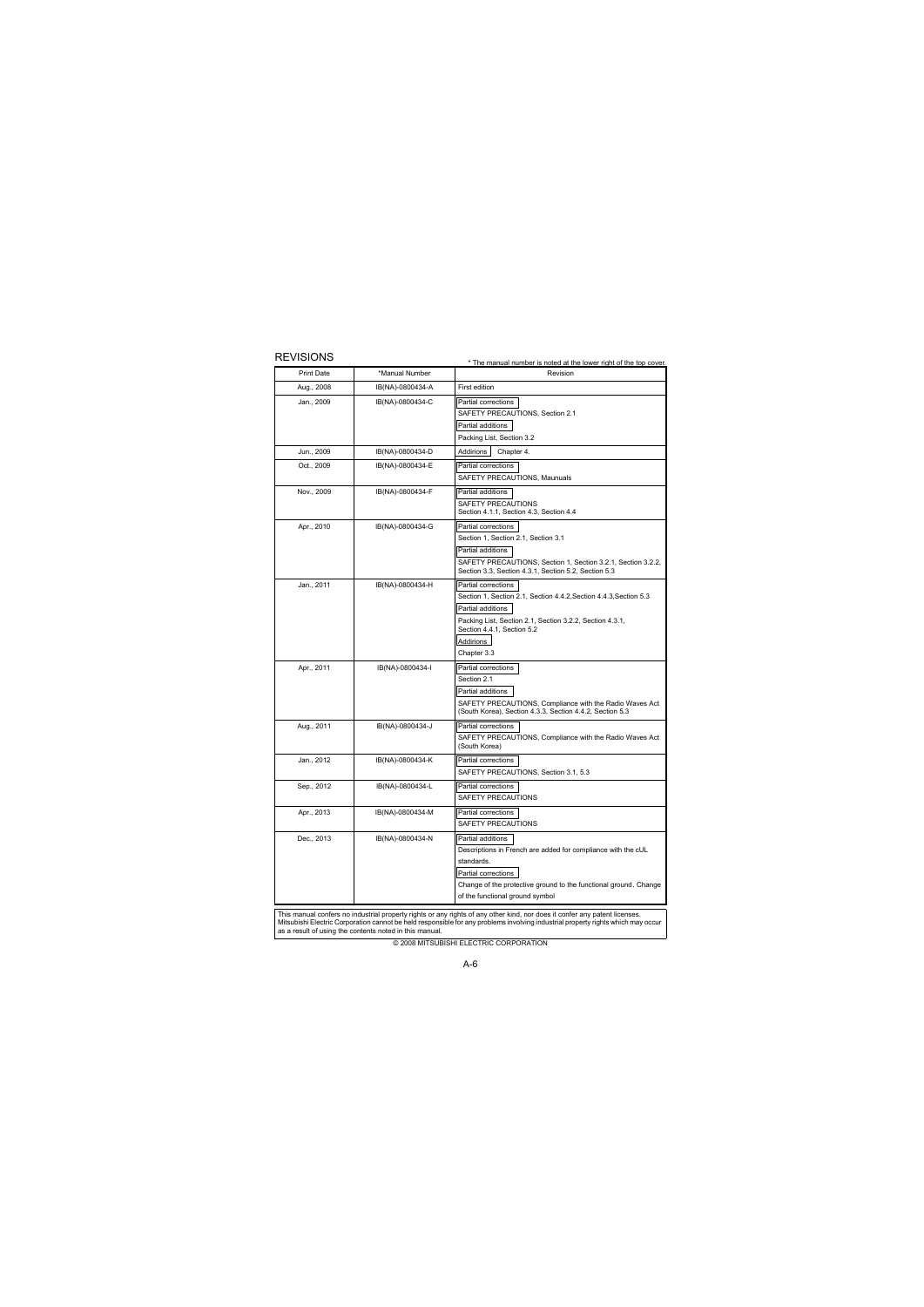# **CONTENTS**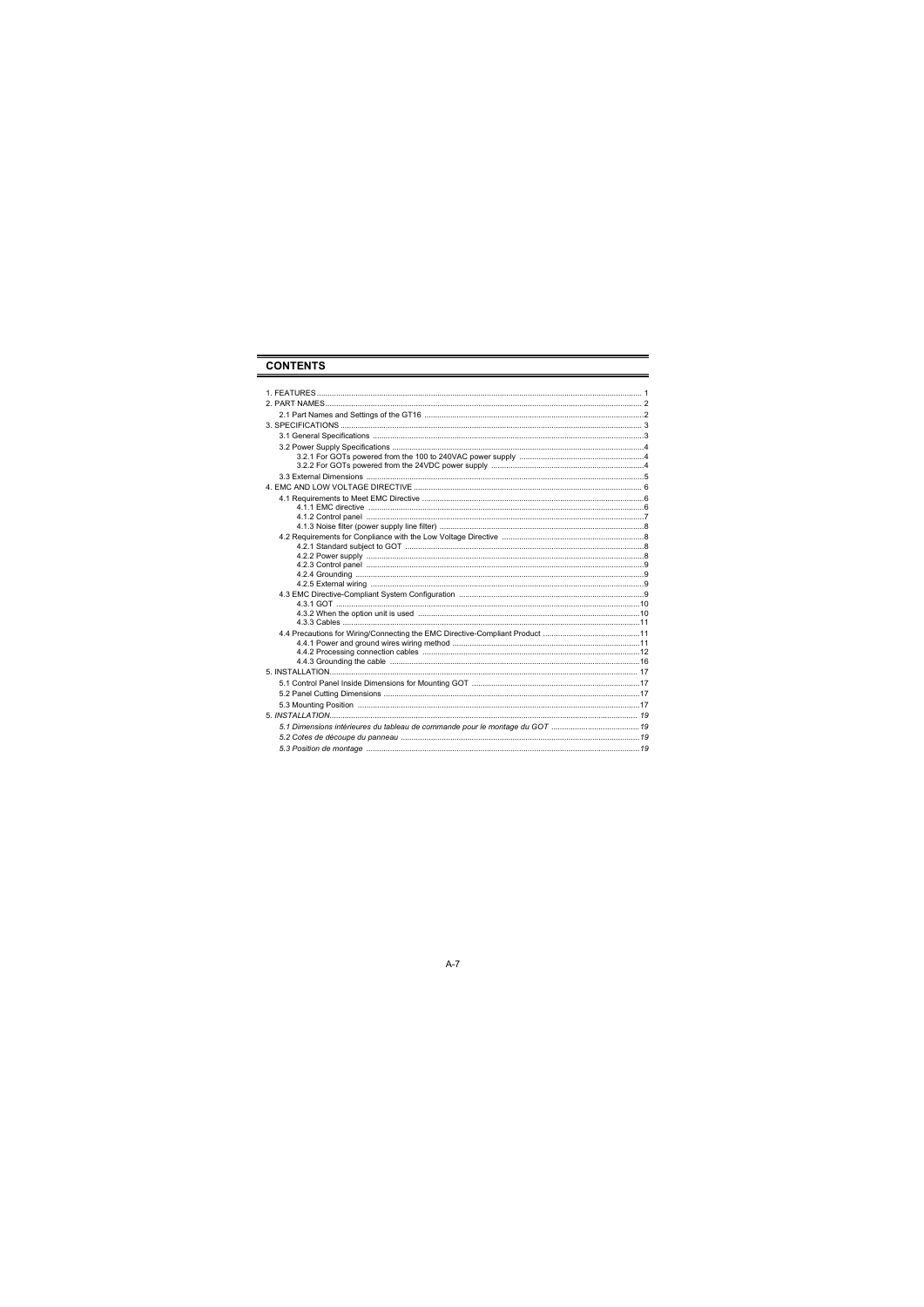| <b>Manuals</b>                                                                                                           |                   |                               |
|--------------------------------------------------------------------------------------------------------------------------|-------------------|-------------------------------|
| The following shows manuals relevant to this product.                                                                    |                   |                               |
| <b>Detailed Manual</b>                                                                                                   |                   |                               |
| Manual name                                                                                                              |                   | Manual Number<br>(Model code) |
| GT16 User's Manual (Hardware)                                                                                            | (Sold separately) | SH-080928FNG<br>(1D7MD3)      |
| GT16 User's Manual (Basic Utility)                                                                                       | (Sold separately) | SH-080929FNG<br>(1D7MD4)      |
| Relevant Manual<br>For relevant manuals, refer to the PDF manuals stored in the CD-ROM for the drawing software<br>used. |                   |                               |

- \* Before using the GOT, connect the connector of the GOT to the battery connector.
- \* For details on GT16 specifications, installing procedure, EMC Directive, wiring, maintenance and inspection, or checking method for the version and the compatible standard, refer to GT16 User's Manual.

#### **Packing List**

The GOT product package includes the following:

| Model name                          | Product                  | Quantity       |
|-------------------------------------|--------------------------|----------------|
|                                     | GOT                      |                |
| GT1695M-X                           | Battery (GT15-BAT)       |                |
|                                     | Installation fitting     | 8              |
|                                     | GT16 General Discription |                |
| GT1685M-S                           | GOT                      |                |
| GT1675M-S<br>GT1675M-V              | Battery (GT15-BAT)       |                |
| GT1675-VN<br>GT1672-VN              | Installation fitting     | $\overline{4}$ |
| GT1665M-S<br>GT1665M-V<br>GT1662-VN | GT16 General Discription |                |
|                                     | GOT                      |                |
| GT1655-V                            | Battery (GT11-50BAT)     |                |
|                                     | Installation fitting     | $\overline{4}$ |
|                                     | GT16 General Discription |                |

#### **Compliance with the Radio Waves Act (South Korea)**

The GOT with the rating plate labeled with the KC mark complies with the Radio Waves Act (South Korea).Note the following when using the product in South Korea.

이 기기는 업무용 (A 급 ) 전자파적합기기로서 판매자 또는 사용자는 이 점을 주의하시기 바라며 , 가정외의 지역에서 사용하는 것을 목적으 로 합니다 . (The product is for business use (Class A) and meets the electromagnetic compatibility requirements. The seller and the user must note the above point, and use the product in a place except for home.)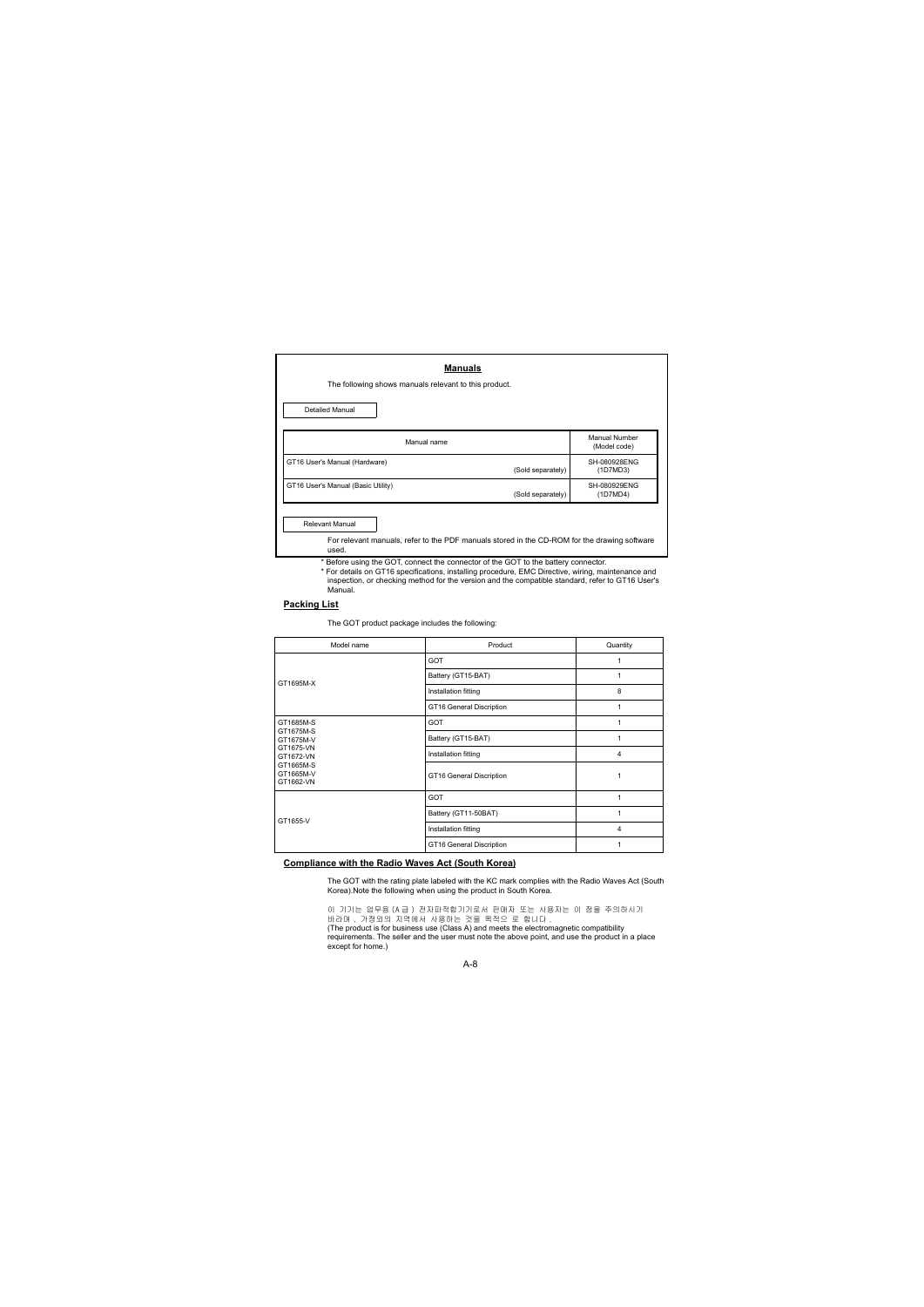## <span id="page-9-0"></span>**1. FEATURES**

- (1) Improved monitoring performance and connectivity to FA devices
	- GT1695M-X, GT1685M-S, GT1675M-S, GT1675M-V, GT1665M-S, GT1665M-V, GT1655-V: The TFT color liquid crystal display (high intensity, wide angle view, and high definition type) provides clear full-color display and displays small characters clearly. (Displays digital images of BMP and other formats in 65536 colors.) GT1675-VN, GT1672-VN, GT1662-VN: The TFT color liquid crystal display provides 4096 or 16 colors to offer a wide range of models that meet user requirements.
	- Provides multi-language display function based on Unicode2.1 True Type font and highspeed drawing of beautiful text.
	- High speed monitoring through high speed communication at maximum of 115.2kbps.
	- High speed display and high speed touch switch response.
	- The operation performance is improved by the analog touch panel.
	- GT1695M-X, GT1685M-S, GT1675M-S, GT1675M-V, GT1665M-S, GT1665M-V: Applicable to a video/RGB unit and a multimedia unit
- (2) More efficient GOT operations including screen design, startup, adjustment, management and maintenance works
	- GT1695M-X, GT1685M-S, GT1675M-S, GT1675M-V, GT1665M-S, GT1665M-V, GT1655-V: 15MB user memory is included as standard. GT1675-VN, GT1672-VN, GT1662-VN: 11MB user memory is included as standard.
	- Interfaces are included as standard. (Ethernet, RS-232, RS-422/485, CF card, and USB)
	- Font installation is available to increase the system fonts.
	- Combined use of 4 types of alarms (system alarm, user alarm, alarm history, alarm popup display) realizes more efficient alarm notification.
	- Maintenance timing report function is available that measures the backlight energization time and notifies of maintenance time.
	- The USB interface is positioned on the GOT front. This enables the system startup to be performed more efficiently using FA device startup tool, and eliminates the necessity of indirect works (opening and closing the control panel, cable replacement, cable rewiring) in order to improve the working efficiency.
	- The blown backlight bulb can be confirmed even during screen saving, with the blinked POWER LED at backlight shutoff detection.
- (3) Enhanced support of FA device setup tools
	- Transferring and monitoring sequence programs with the personal computer connected to the GOT can be executed when connecting to a PLC CPU with the direct CPU connection or bus connection. (FA transparent function)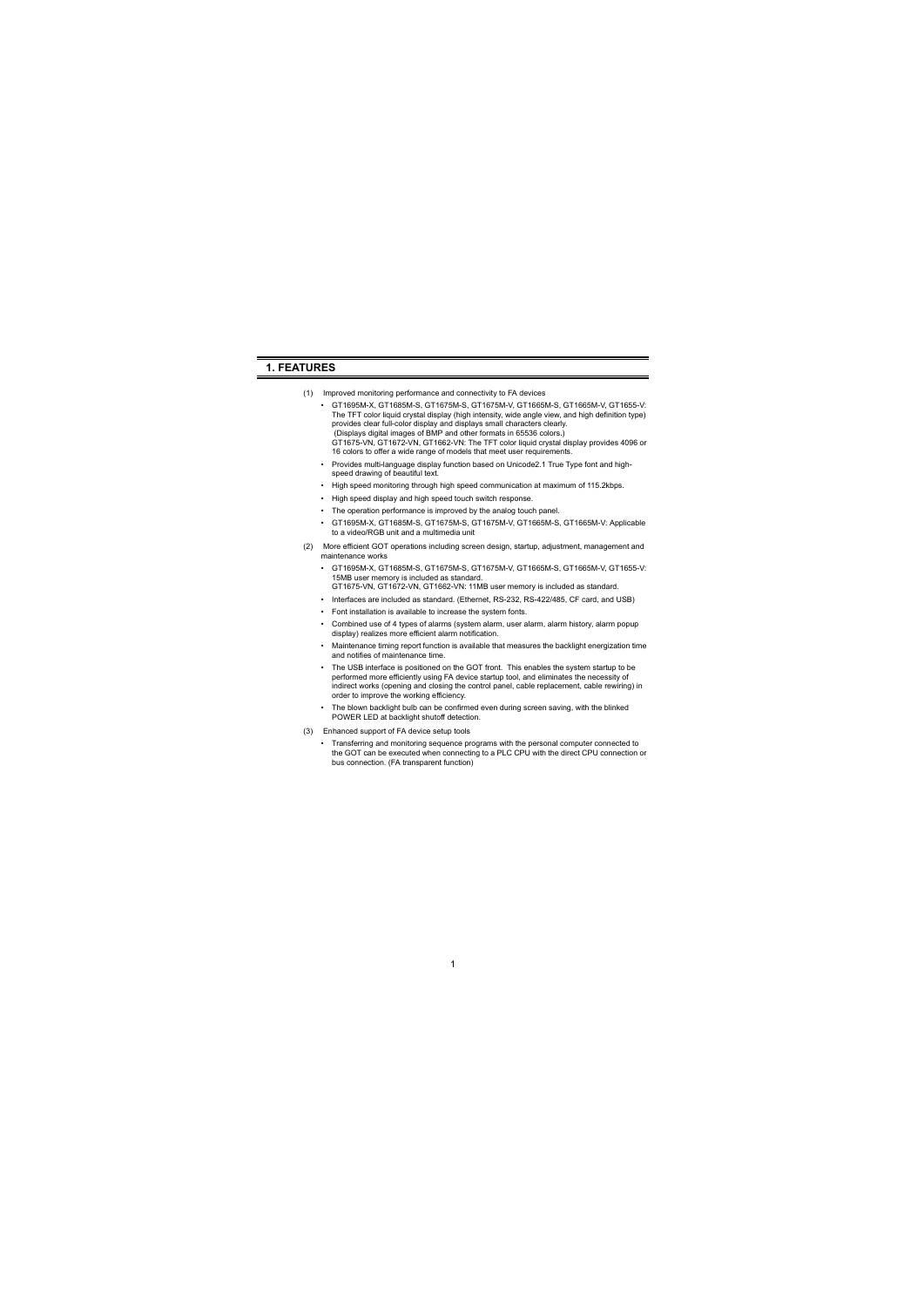# <span id="page-10-0"></span>**2. PART NAMES**

<span id="page-10-1"></span>

| No. | Name                                              | Description                                                                                                                                                                                                                 |  |  |
|-----|---------------------------------------------------|-----------------------------------------------------------------------------------------------------------------------------------------------------------------------------------------------------------------------------|--|--|
| 1)  | POWER I FD                                        | Lit in green : Power is correctly supplied, Lit in orange : Screen saving<br>Blinks in orange/green: Blown back light bulb, Not lit: Power is not supplied                                                                  |  |  |
| 2)  | Display screen                                    | Displays the Utility and the user creation screen.                                                                                                                                                                          |  |  |
| 3)  | Touch key                                         | For operating touch switches in the Utility and the user creation screen                                                                                                                                                    |  |  |
| 4)  | USB interface (Device)                            | For connecting a personal computer (Connector type: Mini-B)                                                                                                                                                                 |  |  |
| 5)  | USB interface (Host)                              | For USB mouse/keyboard , data transfer and storage (Connector type: TYPE-A)                                                                                                                                                 |  |  |
| 6)  | RS-232 interface                                  | For communicating with a controller or connecting a personal computer<br>(Connector type: D sub 9-pin)                                                                                                                      |  |  |
| 7)  | <b>Ethernet interface</b>                         | For communicating with a controller or using the gateway function<br>(Connector type: RJ-45 (modular jack))                                                                                                                 |  |  |
| 8)  | RS-422/485 interface                              | For communicating with a controller (Connector type: 14-pin (female))                                                                                                                                                       |  |  |
| 9)  | Power terminal <sup>*8</sup>                      | Power input terminal. LG terminal <sup>*7</sup> . FG terminal                                                                                                                                                               |  |  |
| 10) | Extension interface1                              | For installing an extension unit (I/F-1)                                                                                                                                                                                    |  |  |
| 11) | Extension interface2 <sup>*3</sup>                | For installing an extension unit (I/F-2)                                                                                                                                                                                    |  |  |
| 12) | CF card interface                                 | For installing a CF card                                                                                                                                                                                                    |  |  |
| 13) | CF card access LFD                                | Lit: CF card accessed, Not lit: CF card not accessed                                                                                                                                                                        |  |  |
| 14) | CF card access switch                             | Used for accepting or stopping the access to the CF card before removing the CF<br>card from the GOT<br>:CF card being accessed (CF card removal prohibited)<br>ON<br>OFF : CF card not accessed (CF card removal possible) |  |  |
| 15) | Video/RGB interface <sup>*1</sup>                 | For mounting the video input unit, RGB input unit, video/RGB input unit, RGB output unit,<br>or multimedia unit                                                                                                             |  |  |
| 16) | Terminating resistor setting<br>switch            | For switching on and off of the terminating resistor for the RS-422/485 communication<br>port                                                                                                                               |  |  |
| 17) | Optional function board<br>interface <sup>4</sup> | For installing the optional function board                                                                                                                                                                                  |  |  |
| 18) | Reset switch                                      | Hardware reset switch<br>(Inoperative in the bus connection or with the bus connection unit installed)                                                                                                                      |  |  |
| 19) | Hole for unit installation fitting                | Hole for inserting the unit installation fitting                                                                                                                                                                            |  |  |
| 20) | Battely cover <sup>*2*5</sup>                     | Houses the battery                                                                                                                                                                                                          |  |  |
| 21) | Human sensor <sup>*6</sup>                        | Sensor that detects human movement                                                                                                                                                                                          |  |  |
| 22) | Installation switch                               | Used for OS installations at the GOT startup                                                                                                                                                                                |  |  |

\*1 No video/RGB interface on the GT1675-VN, GT1672-VN, GT1662-VN, and GT1655-V.

- \*2 Battery holder for the GT1665 and GT1662.
- \*3 No extension interface 2 on the GT1655.
- \*4 Located on the extension interface 2 on the GT1655.
- \*5 Integral with the CF card interface cover for the GT1655.
- \*6 No human sensor on the GT1675, GT1672, GT1665, GT1662, and GT1655.
- \*7 No LG terminal on the GT1655.
- \*8 On the rear face of the GT1655, the functional ground terminal is located on the left side of the FG terminal.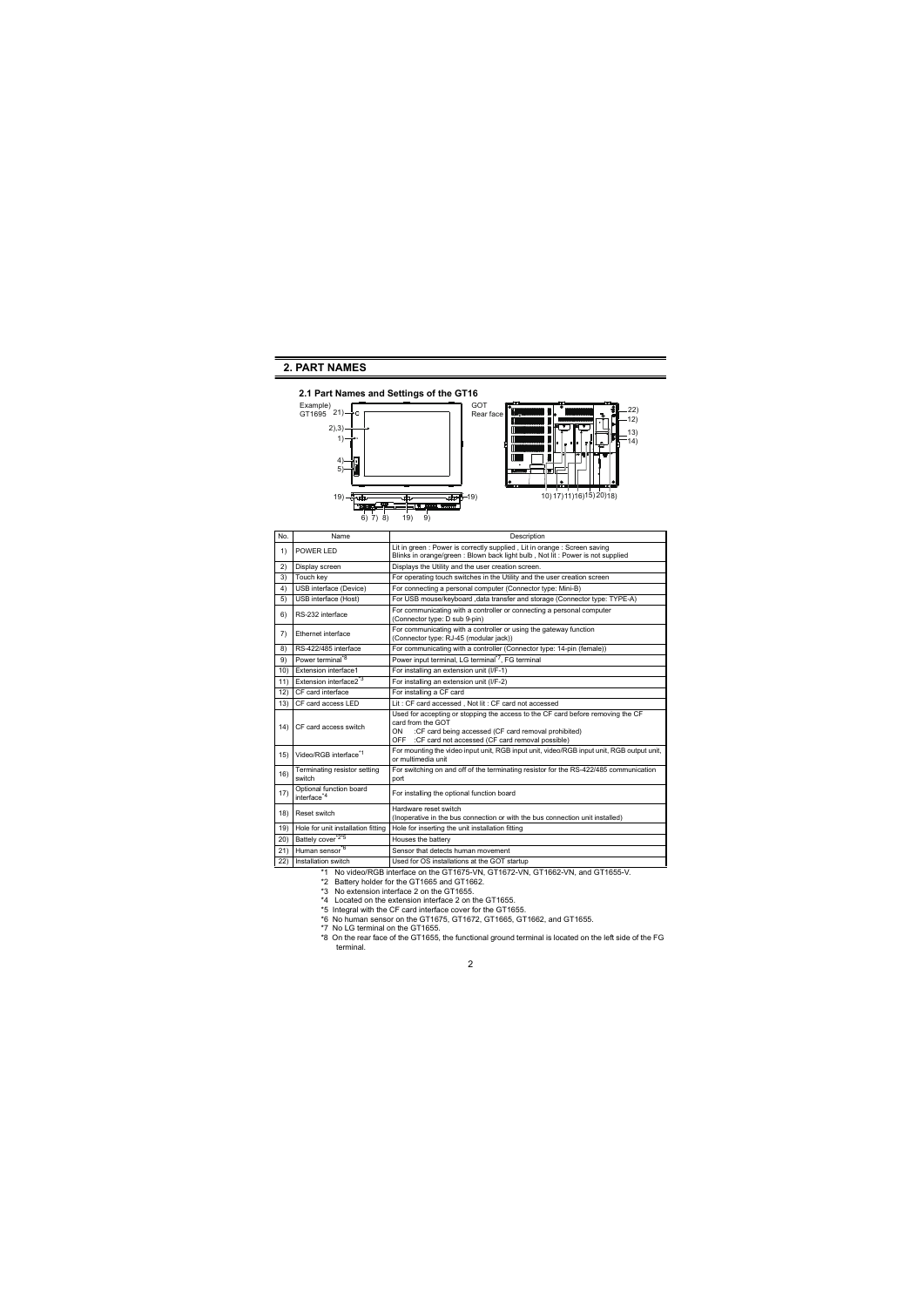## <span id="page-11-0"></span>**3. SPECIFICATIONS**

#### **3.1 General Specifications**

<span id="page-11-1"></span>

| Item                                                                                    |                                                                       | Specifications                                    |                                                                                                                              |                              |                                 |                    |                             |
|-----------------------------------------------------------------------------------------|-----------------------------------------------------------------------|---------------------------------------------------|------------------------------------------------------------------------------------------------------------------------------|------------------------------|---------------------------------|--------------------|-----------------------------|
| Operating<br>ambient                                                                    | Display section<br>Zone d'affichage                                   |                                                   | 0 to $50^{\circ}$ C<br>$0A50^{\circ}$ C                                                                                      |                              |                                 |                    |                             |
| temperature <sup>*1</sup><br>Température<br>ambiante de<br>fonctionnement <sup>*1</sup> | Other than the<br>display section<br>Autre que la<br>zone d'affichage |                                                   | $0$ to $55^{\circ}$ C<br>$0A.55^{\circ}$ C                                                                                   |                              |                                 |                    |                             |
| Storage ambient temperature                                                             |                                                                       |                                                   |                                                                                                                              | $-20$ to $60^{\circ}$ C      |                                 |                    |                             |
| Operating ambient humidity                                                              |                                                                       |                                                   |                                                                                                                              | 10 to 90% RH, non-condensing |                                 |                    |                             |
| Storage ambient humidity                                                                |                                                                       |                                                   |                                                                                                                              | 10 to 90% RH, non-condensing |                                 |                    |                             |
|                                                                                         |                                                                       |                                                   |                                                                                                                              | Frequency                    | Acceleration                    | Half-<br>amplitude | Sweep count                 |
|                                                                                         |                                                                       | Compliant<br>with .JIS<br>B3502 and<br>IFC61131-2 | <b>Under intermittent</b><br>vibration                                                                                       | 5 to 8 4Hz                   |                                 | 3.5mm              | 10 times each               |
| Vibration resistance                                                                    |                                                                       |                                                   |                                                                                                                              | 8.4 to 150Hz                 | 9.8 <sub>m/s</sub> <sup>2</sup> |                    | in X, Y and Z<br>directions |
|                                                                                         |                                                                       |                                                   | Under continuous<br>vibration                                                                                                | 5 to 8 4Hz                   |                                 | 1.75mm             |                             |
|                                                                                         |                                                                       |                                                   |                                                                                                                              | 8.4 to 150Hz                 | $4.9$ m/s <sup>2</sup>          |                    |                             |
| Shock resistance                                                                        |                                                                       |                                                   | Compliant with JIS B3502 and IEC61131-2 (147 m/s <sup>2</sup> , 3 times each in X, Y and Z directions)                       |                              |                                 |                    |                             |
| Operating atmosphere                                                                    |                                                                       |                                                   | No greasy fumes, corrosive gas, flammable gas, excessive conductive dust, and direct<br>sunlight(Same as storage atmosphere) |                              |                                 |                    |                             |
| Operating altitude <sup>*2</sup>                                                        |                                                                       |                                                   |                                                                                                                              | 2000 m (6562 ft) max.        |                                 |                    |                             |
| Installation location                                                                   |                                                                       | Inside control panel                              |                                                                                                                              |                              |                                 |                    |                             |
| Overvoltage category <sup>*3</sup>                                                      |                                                                       | II or less                                        |                                                                                                                              |                              |                                 |                    |                             |
| Pollution degree <sup>*4</sup>                                                          |                                                                       | 2 or less                                         |                                                                                                                              |                              |                                 |                    |                             |
| Cooling method                                                                          |                                                                       | Self-cooling                                      |                                                                                                                              |                              |                                 |                    |                             |
| Grounding                                                                               |                                                                       | Grounding with a resistance of $100Q$ or less     |                                                                                                                              |                              |                                 |                    |                             |

\*1 When mounting a multimedia unit (GT16M-MMR), MELSECNET/H communication unit (GT15- J71LP23-25, GT15-J71BR13), or CC-Link communication unit (GT15-J61BT13), the operating ambient temperature must be reduced 5 °C against the maximum values described in general specifications.

*Lors du montage d'un module multimédia (GT16M-MMR), du module de communication MELSECNET/H (GT15-J71LP23-25, GT15-J71BR13) ou du module de communication CC-Link (GT15-J61BT13), la température ambiante de fonctionnement doit être réduite de 5°C par rapport aux valeurs maximales décrites dans les spécifications générales.*

- \*2 Do not use or store the GOT under pressure higher than the atmospheric pressure of altitude 0m (0ft.). Failure to observe this instruction may cause a malfunction. When an air purge is made inside the control panel by adding pressure, there may be a clearance between the surface sheet and the screen making it difficult to use the touch panel, or the sheet may come off.
- \*3 This indicates the section of the power supply to which the equipment is assumed to be connected between the public electrical power distribution network and the machinery within the premises.

Category II applies to equipment for which electrical power is supplied from fixed facilities. The surge voltage withstand level for up to the raged voltage of 300 V is 2500 V.

\*4 This index indicates the degree to which conductive material is generated in the environment where the equipment is used.

In pollution degree 2, only non-conductive pollution occurs but temporary conductivity may be produced due to condensation.

| Point                                                                                  |  |  |  |
|----------------------------------------------------------------------------------------|--|--|--|
| Refer to GT16 User's Manual for details of the performance specifications of each GOT. |  |  |  |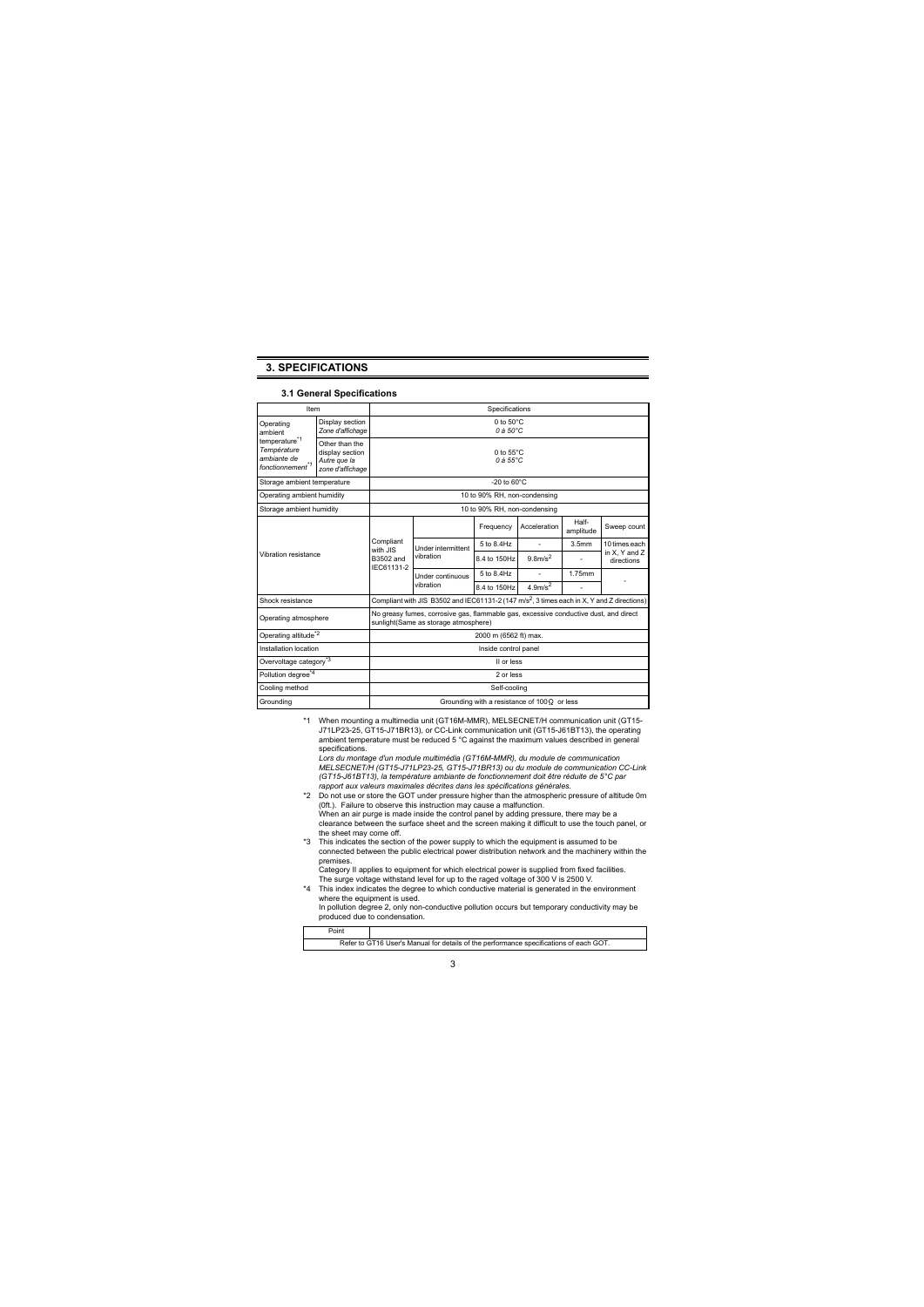#### <span id="page-12-0"></span>**3.2 Power Supply Specifications**

The following describes the power supply specifications for the GT16.

- ・[3.2.1 For GOTs powered from the 100 to 240VAC power supply](#page-12-1)
- ・[3.2.2 For GOTs powered from the 24VDC power supply](#page-12-2)

#### Remark

#### **Operation at momentary failure**

- If an instantaneous power failure occurs in the power supply and continues for more than the permissible period, the GOT will be reset.
- Make sure to power on the unit more than 5 seconds after power-off.

#### **3.2.1 For GOTs powered from the 100 to 240VAC power supply**

<span id="page-12-1"></span>

| Item                                                            |                              |                                                                                                                           | Specifications       |                                                                                                           |  |  |
|-----------------------------------------------------------------|------------------------------|---------------------------------------------------------------------------------------------------------------------------|----------------------|-----------------------------------------------------------------------------------------------------------|--|--|
|                                                                 |                              | GT1695M-XTRA                                                                                                              | GT1685M-STBA         | GT1675M-STRA<br>GT1675M-VTBA<br>GT1675-VNBA<br>GT1672-VNBA<br>GT1665M-STRA<br>GT1665M-VTRA<br>GT1662-VNBA |  |  |
|                                                                 | Input power supply voltage   | 100 to 240VAC (+10% -15%)                                                                                                 |                      |                                                                                                           |  |  |
| Input frequency                                                 |                              | 50/60Hz+5%                                                                                                                |                      |                                                                                                           |  |  |
|                                                                 | Input max. apparent power    | 150VA (maximum load)                                                                                                      | 110VA (maximum load) | 100VA (maximum load)                                                                                      |  |  |
| Power consumption                                               |                              | 64W or less                                                                                                               | 46W or less          | 39W or less                                                                                               |  |  |
|                                                                 | At backlight off             | 38W or less                                                                                                               | 32W or less          | 30W or less                                                                                               |  |  |
| Inrush current                                                  |                              | 28A or less (4ms) (maximum load)                                                                                          |                      |                                                                                                           |  |  |
| Allowable momentary<br>power failure time                       |                              | 20ms or less (100VAC or more)                                                                                             |                      |                                                                                                           |  |  |
| Noise immunity                                                  |                              | 1,500Vp-p noise voltage, 1 ((b) s noise width (when measuring with a noise simulator under 25 to 60Hz<br>noise frequency) |                      |                                                                                                           |  |  |
|                                                                 | Dielectric withstand voltage | 1500VAC for 1 minute across power terminals and earth                                                                     |                      |                                                                                                           |  |  |
|                                                                 | Insulation resistance        | 10M $\Omega$ or more across power terminals and earth by a 500V DC insulation resistance tester                           |                      |                                                                                                           |  |  |
| Applicable wire size                                            |                              | $0.75$ to 2 [mm <sup>2</sup> ]                                                                                            |                      |                                                                                                           |  |  |
| Applicable solderless terminal                                  |                              | Solderless terminal for M3 screw RAV1.25-3, V2-S3.3, V2-N3A, FV2-N3A                                                      |                      |                                                                                                           |  |  |
| Applicable tightening torque<br>(Terminal block terminal screw) |                              | 0.5 to 0.8 [N-m]                                                                                                          |                      |                                                                                                           |  |  |

#### **3.2.2 For GOTs powered from the 24VDC power supply**

<span id="page-12-2"></span>

| Item                                      |                                                                 |                                                                                                                      | Specifications                    |                                                                                                           |                                       |  |
|-------------------------------------------|-----------------------------------------------------------------|----------------------------------------------------------------------------------------------------------------------|-----------------------------------|-----------------------------------------------------------------------------------------------------------|---------------------------------------|--|
|                                           |                                                                 | GT1695M-XTBD                                                                                                         | GT1685M-STBD                      | GT1675M-STBD<br>GT1675M-VTBD<br>GT1675-VNBD<br>GT1672-VNBD<br>GT1665M-STBD<br>GT1665M-VTBD<br>GT1662-VNBD | GT1655-VTBD                           |  |
|                                           | Input power supply voltage                                      | DC24V (+25%, -20%)                                                                                                   |                                   |                                                                                                           |                                       |  |
| Power consumption                         |                                                                 | 60W or less                                                                                                          | 40W or less                       | 38W or less                                                                                               | 16W or less                           |  |
|                                           | At backlight off                                                | 30W or less                                                                                                          | 26W or less                       | 27W or less                                                                                               | 14W or less                           |  |
| Inrush current                            |                                                                 | 12A or less (75ms)<br>(maximum load)                                                                                 | 12A or less (55ms) (maximum load) |                                                                                                           | 67A or less (1ms) (max-<br>imum load) |  |
| Allowable momentary<br>power failure time |                                                                 | 10 ms or less                                                                                                        |                                   |                                                                                                           |                                       |  |
|                                           | Noise immunity                                                  | 500Vp-p noise voltage, 1 [[s noise width (when measuring with a noise simulator under 25 to 60Hz noise<br>frequency) |                                   |                                                                                                           |                                       |  |
|                                           | Dielectric withstand voltage                                    | 500VDC for 1 minute across power terminals and earth                                                                 |                                   |                                                                                                           |                                       |  |
| Insulation resistance                     |                                                                 | 10M $\Omega$ or more across power terminals and earth by a 500V DC insulation resistance tester                      |                                   |                                                                                                           |                                       |  |
|                                           | Applicable wire size                                            | $0.75$ to 2 $\text{Im}$ m <sup>2</sup> l                                                                             |                                   |                                                                                                           |                                       |  |
|                                           | Applicable solderless terminal                                  | Solderess terminal for M3 screw RAV1.25-3, V2-S3.3, V2-N3A, FV2-N3A                                                  |                                   |                                                                                                           |                                       |  |
|                                           | Applicable tightening torque<br>(Terminal block terminal screw) | 0.5 to 0.8 [N-m]                                                                                                     |                                   |                                                                                                           |                                       |  |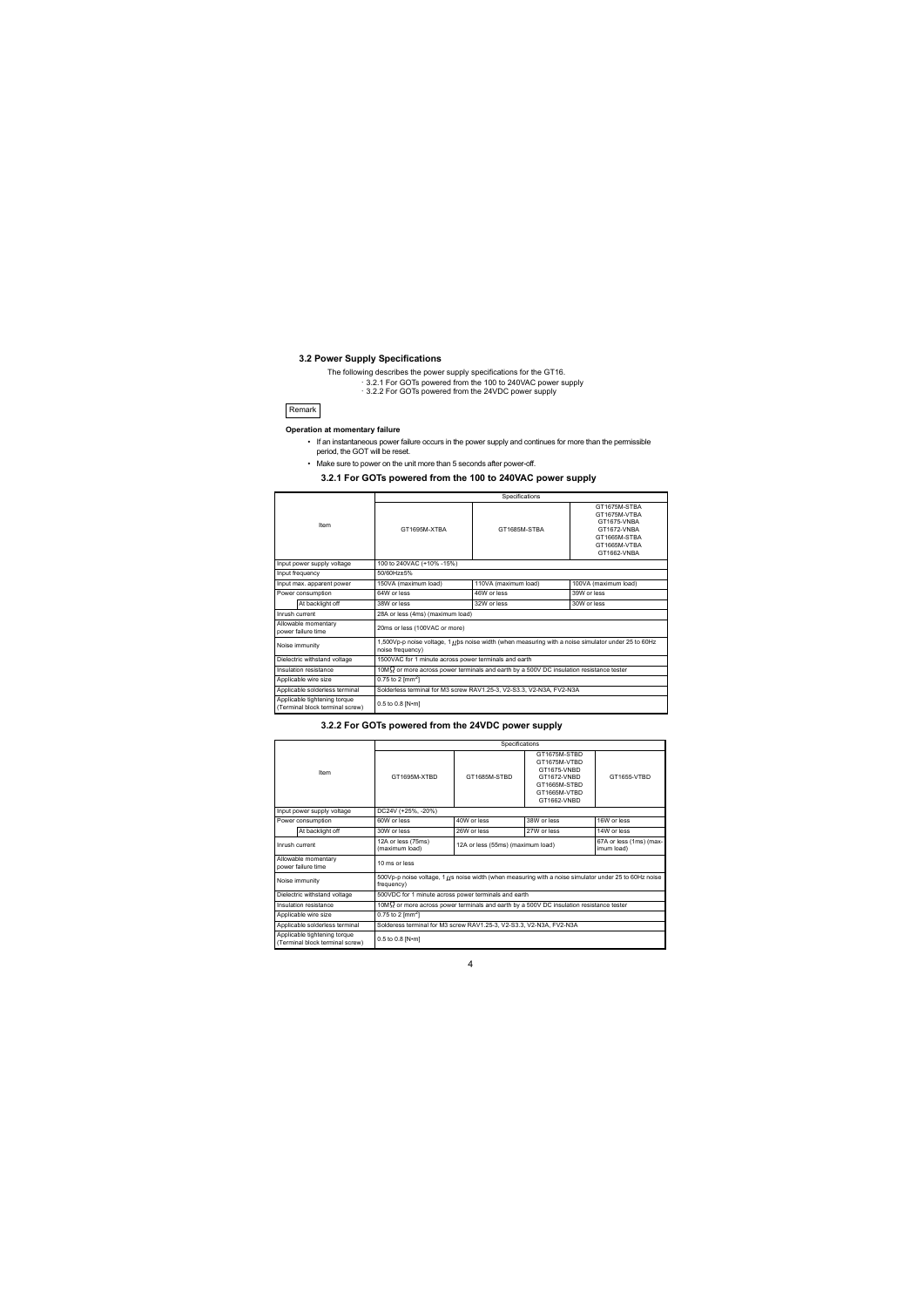#### <span id="page-13-0"></span>**3.3 External Dimensions**

The following shows the external dimensions of each model.

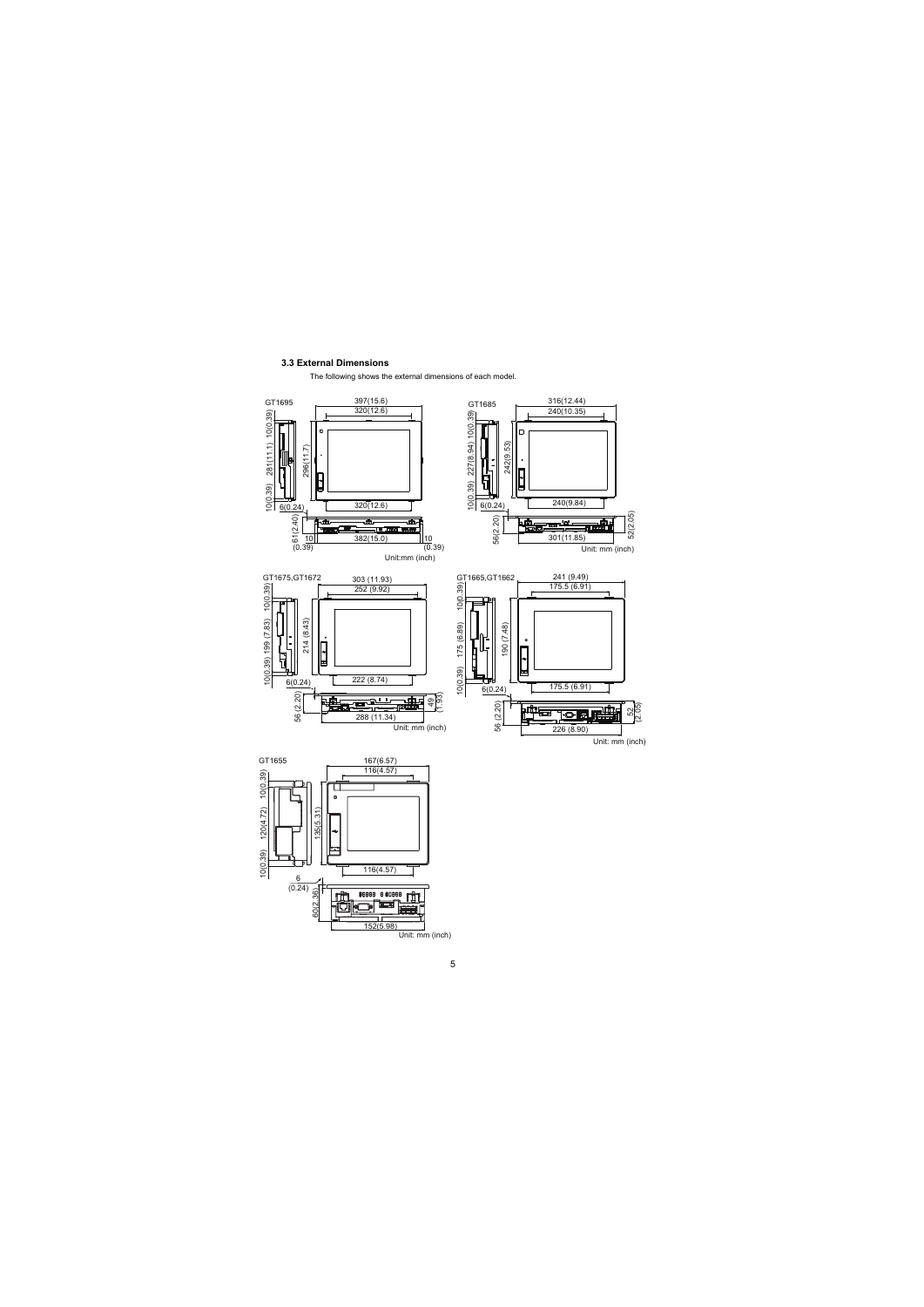## <span id="page-14-0"></span>**4. EMC AND LOW VOLTAGE DIRECTIVE**

For the products sold in European countries, the conformance to the EMC Directive, which is one of the European Directives, has been a legal obligation since 1996. Also, conformance to the Low Voltage.

Directive, another European Directives, has been a legal obligation since 1997.

Manufacturers who recognize their products must conform to the EMC and Low Voltage Directive are required to declare that their products conform to these Directives and put a "CE mark" on their products.

• Authorized representative in Europe Authorized representative in Europe is shown below.<br>Name : Mitsubishi Electric Europe BV :Mitsubishi Electric Europe BV Address :Gothaer strase 8, 40880 Ratingen, Germany

#### <span id="page-14-1"></span>**4.1 Requirements to Meet EMC Directive**

EMC Directives are those which require "any strong electromagnetic force is not output to the external.:Emission (electromagnetic interference)" and "It is not influenced by the electromagnetic wave from the external.: Immunity (electromagnetic sensitivity)".

Items 4.1.1 thru 4.1.3 summarize the precautions to use GOT and configure the mechanical unit in order to match the EMC directives.

Though the data described herein are produced with our best on the basis of the requirement items and standards of the restrictions gathered by Mitsubishi, they do not completely guaranteed that all mechanical unit manufactured according to the data do not always match the above directives. The manufacturer itself which manufactures the mechanical unit must finally judge the method and others to match the EMC directives.

#### **4.1.1 EMC directive**

The standards of the EMC Directive are shown below.

<span id="page-14-2"></span>

| Applied<br>standard | Test standard<br>Test details                                     |                                                                                             | Standard value                                                                                                                                                                                                                                                             |
|---------------------|-------------------------------------------------------------------|---------------------------------------------------------------------------------------------|----------------------------------------------------------------------------------------------------------------------------------------------------------------------------------------------------------------------------------------------------------------------------|
|                     | FN55011<br>Radiated noise <sup>*1</sup>                           | Electromagnetic emissions from the<br>product are measured.                                 | 30M-230MHz OP:<br>30dBµV/m (30m in measurement range) <sup>*2, *3</sup><br>230M-1000MHz OP:<br>37dBµV/m(30m in measurement range)*2, *3                                                                                                                                    |
|                     | FN55011<br>Conducted<br>nnise <sup>*1</sup>                       | Electromagnetic emissions from the<br>product to the power line is measured.                | 150k-500kHz QP:79dB.<br>Mean: 66dB <sup>*2</sup><br>500k-30MHz QP:73dB.<br>Mean: 60dB <sup>*2</sup>                                                                                                                                                                        |
|                     | FN61000-4-2<br>Flectrostatic<br>immunity <sup>*1</sup>            | Immunity test in which static electricity<br>is applied to the cabinet of the<br>equipment. | ±4kV Contact discharge<br><b>±8kV</b> Aerial discharge                                                                                                                                                                                                                     |
| FN61131-2           | FN61000-4-3<br>Radiated field AM<br>modulation <sup>*1</sup>      | Immunity test in which field is<br>irradiated to the product.                               | 80-1000MHz:10V/m<br>1.4-2GHz:3V/m<br>2.0-2.7GHz:1V/m<br>80%AM modulation@1kHz                                                                                                                                                                                              |
| : 2007              | FN61000-4-4<br><b>Fast transient</b><br>burst noise <sup>*1</sup> | Immunity test in which burst noise is<br>applied to the power line and signal<br>lines.     | Power line:2kV<br>Digital I/O(24V or higher): 1kV<br>(Digital I/O(24V or less))> 250V<br>(Analog I/O, signal lines) > 250V                                                                                                                                                 |
|                     | FN61000-4-5<br>Surge immunity <sup>*1</sup>                       | Immunity test in which lightening<br>surge is applied to the product.                       | AC power type<br>Power line (between line and ground) : +2kV<br>Power line (between lines): +1kV<br>Data communication port: +1kV<br>DC power type<br>Power line (between line and ground) : ±0.5kV<br>Power line (between lines): +0.5kV<br>Data communication port: +1kV |
|                     | FN61000-4-6<br>Conducted RF<br>immunity <sup>*1</sup>             | Immunity test in which a noise<br>inducted on the power and signal lines<br>is applied.     | Power line: 10V<br>Data communication port: 10V                                                                                                                                                                                                                            |

(continue to next page)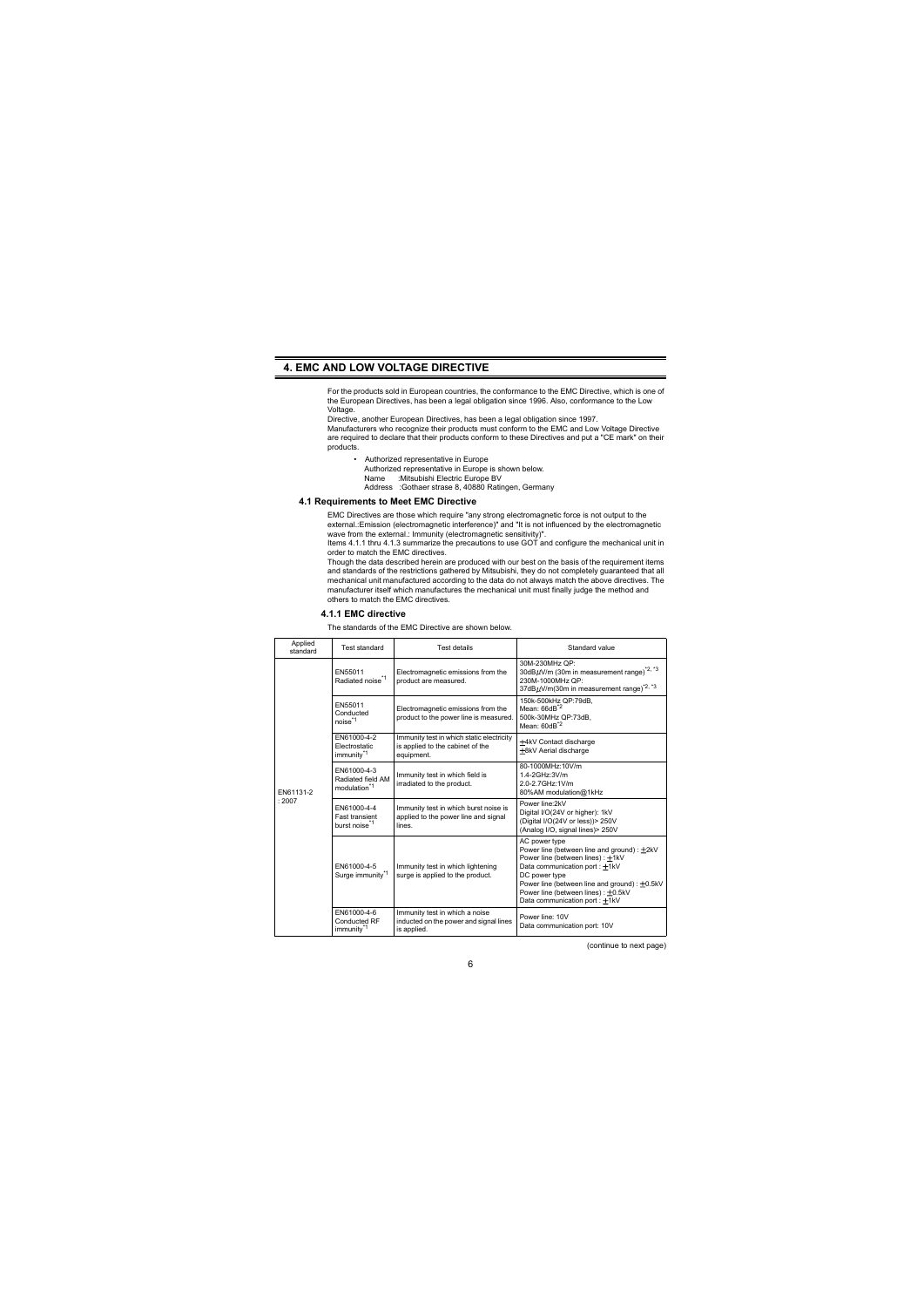| Applied<br>standard | Test standard                                                                                                                                                                                                                   | Test details                                                           | Standard value                                                                                                                                           |  |
|---------------------|---------------------------------------------------------------------------------------------------------------------------------------------------------------------------------------------------------------------------------|------------------------------------------------------------------------|----------------------------------------------------------------------------------------------------------------------------------------------------------|--|
|                     | FN61000-4-8<br>Test for checking normal operations<br>Power supply<br>under the circumstance exposed to<br>frequency<br>the ferromagnetic field noise of the<br>magnetic field<br>power supply frequency (50/60Hz).<br>immunity |                                                                        | $30$ A/m                                                                                                                                                 |  |
| FN61131-2<br>:2007  | FN61000-4-11<br>FN61000-4-29<br>Instantaneous<br>power failure and<br>voltage dips<br>immunity                                                                                                                                  | Test for checking normal operations at<br>instantaneous power failure. | AC power type<br>0.5 cycle 0% (interval 1 to 10s)<br>250/300 cvcle 0%<br>10/12 cycle 40%<br>25/30 cvcle 70%<br>DC power type<br>10ms (interval 1 to 10s) |  |

\*1 The GOT is an open type device (device installed to another device) and must be installed in a conductive control panel.

The above test items are conducted in the condition where the GOT is installed on the conductive control panel and combined with the Mitsubishi PLC.

- \*2 QP: Quasi-peak value, Mean : Average value
- \*3 The above test items are conducted in the following conditions.  $30M-230MHz$  QP :  $40dB\mu$ V/m (10m in measurement range) 230M-1000MHz QP: 47dBµV/m (10m in measurement range)

#### <span id="page-15-0"></span>**4.1.2 Control panel**

The GOT is an open type device (device installed to another device) and must be installed in a conductive control panel.

It not only assure the safety but also has a large effect to shut down the noise generated from GOT, on the control panel.

- (1) Control panel
	- (a) The control panel must be conductive.
	- (b) When fixing a top or bottom plate of the control panel with bolts, do not coat the plate and bolt surfaces so that they will come into contact. And connect the door and box using a thick grounding cable in order to ensure the low impedance under high frequency.
	- (c) When using an inner plate to ensure electric conductivity with the control panel, do not coat the fixing bolt area of the inner plate and control panel to ensure conductivity in the largest area as possible.
	- (d) Ground the control panel using a thick grounding cable in order to ensure the low impedance under high frequency.
	- (e) The diameter of cable holes in the control panel must be 10cm (3.94in.). In order to reduce the chance of radio waves leaking out, ensure that the space between the control panel and its door is small as possible.

 Paste the following EMI gasket directly on the painted surface to seal the space so that the leak of electric wave can be suppressed.

| Manufacturer                  | Series model name               |
|-------------------------------|---------------------------------|
| KITAGAWA INDUSTRIES CO., LTD. | UC series (Recommended Product) |

 Our test has been carried out on a panel having the damping characteristics of 37dB max. and 30dB mean (measured by 3m method with 30 to 300MHz).

#### <span id="page-15-1"></span>(2) Connection of power and ground wires

Ground and power supply wires for the GOT must be connected as described below.

(a) Provide a grounding point near the GOT. Short-circuit the LG and FG terminals of the GOT (LG: line ground, FG: frame ground) and ground them with the thickest and shortest wire possible (The wire length must be 30cm (11.81in.) or shorter.)

 The LG and FG terminals function is to pass the noise generated in the PC system to the ground, so an impedance that is as low as possible must be ensured. As the wires are used to relieve the noise, the wire itself carries a large noise content and thus short wiring means that the wire is prevented from acting as an antenna.

Note) A long conductor will become a more efficient antenna at high frequency.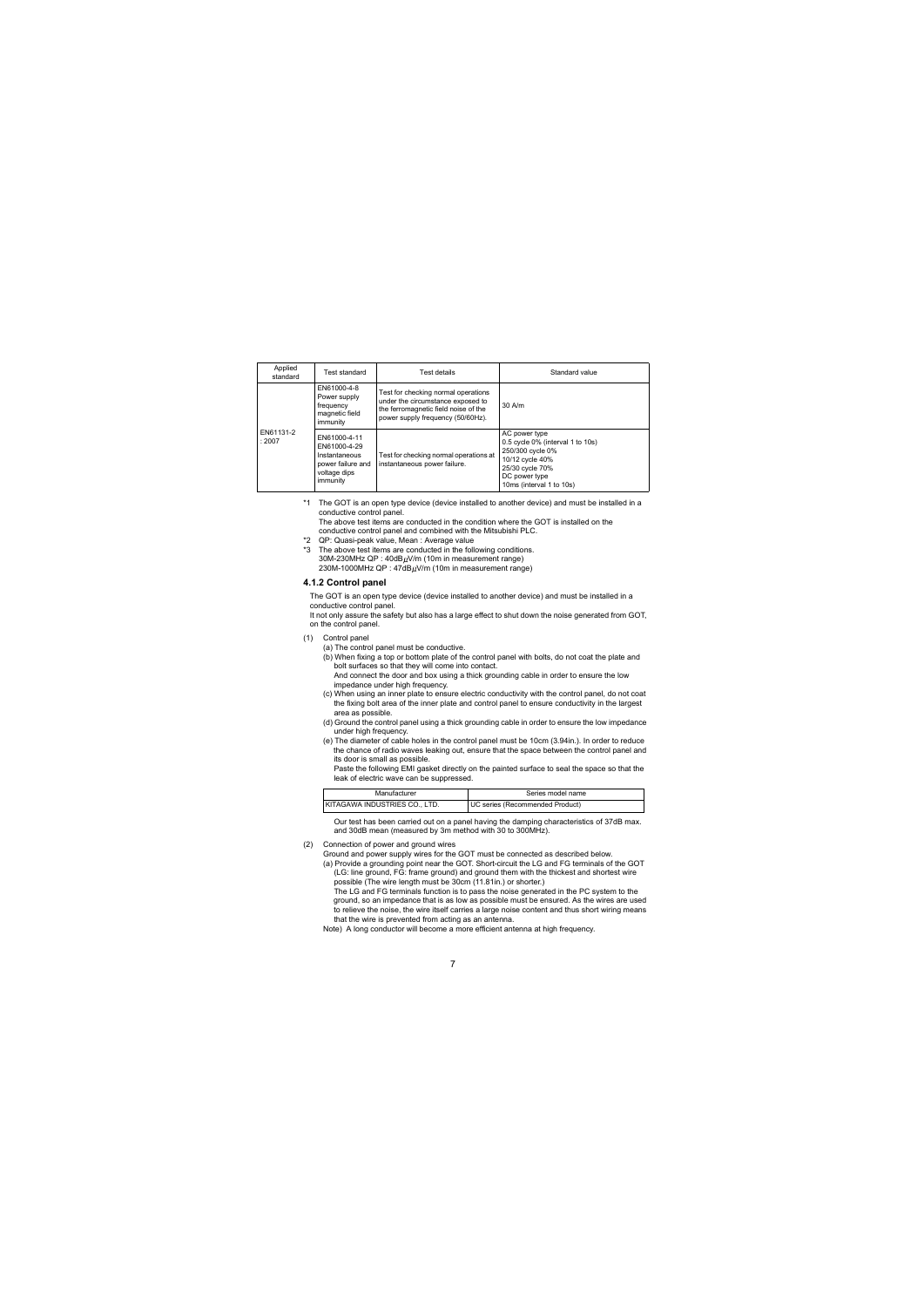(b) The earth wire led from the earthing point must be twisted with the power supply wires. By twisting with the earthing wire, noise flowing from the power supply wires can be relieved to the earthing. However, if a filter is installed on the power supply wires, the wires and the earthing wire may not need to be twisted.

#### <span id="page-16-0"></span>**4.1.3 Noise filter (power supply line filter)**

The noise filter (power supply line filter) is a device effective to reduce conducted noise. Except some models, installation of a noise filter onto the power supply lines is not necessary. However conducted noise can be reduced if it is installed. (The noise filter is generally effective for reducing conducted noise in the band of 10MHz or less.) Usage of the following filters is recommended.

| FN343-3/01<br>Model name |                  | FN660-6/06       | 7HC2203-11 |
|--------------------------|------------------|------------------|------------|
| Manufacturer             | <b>SCHAFFNER</b> | <b>SCHAFFNER</b> | TDK        |
| Rated current            | 3A               | 6A               | 3A         |
| Rated voltage            |                  | 250V             |            |

The precautions required when installing a noise filter are described below.

(1) Do not install the input and output cables of the noise filter together to prevent the output side noise will be inducted into the input side cable where noise has been eliminated by the noise filer



(2) Connect the noise filter's ground terminal to the control panel with the shortest cable as possible (approx. 10cm (3.94 in.) or less).

#### <span id="page-16-1"></span>**4.2 Requirements for Conpliance with the Low Voltage Directive**

The Low Voltage Directive requires each device which operates with power supply ranging from 50VAC to 1000V and 75VDC to 1500V to satisfy necessary safety items.

In the Sections from 4.2.1 to 4.2.5, cautions on installation and wiring of the GOT to conform to the Low Voltage Directive requires are described.

We have put the maximum effort to develop this material based on the requirements and standards of the Directive that we have collected.

However, compatibility of the devices which are fabricated according to the contents of this manual to the above Directive is not guaranteed. Each manufacturer who fabricates such device should make the final judgement about the application method of the Low Voltage Directive and the product compatibility.

#### <span id="page-16-2"></span>**4.2.1 Standard subject to GOT**

Standard applied to GOT : EEN61131-2 Programmable controllers - Equipment requirements and tests

EN60950-1 Safety of Information Technology Equipment

#### <span id="page-16-3"></span>**4.2.2 Power supply**

The insulation specification of the GOT was designed assuming installation category II. Be sure to use the installation category II power supply to the GOT.

The installation category indicates the durability level against surge voltage generated by lightning strike. Category I has the lowest durability; category IV has the highest durability.

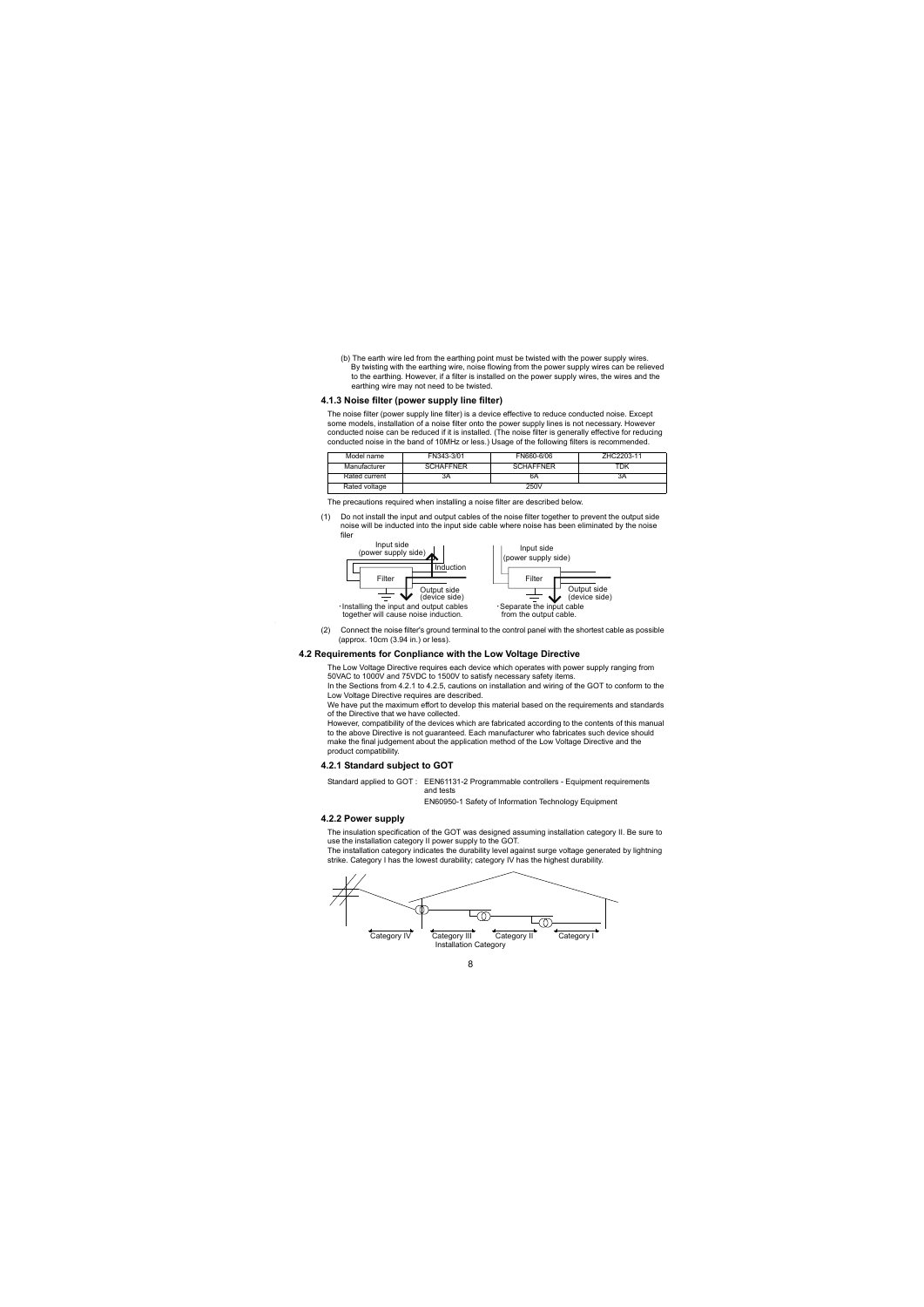Category II indicates a power supply whose voltage has been reduced by two or more levels of isolating transformers from the public power distribution.

#### <span id="page-17-0"></span>**4.2.3 Control panel**

Because the GOT is open type equipment (device designed to be stored within another device), be sure to use it only when installed in a control panel.

(1) Shock protection

In order to prevent those who are unfamiliar with power facility, e.g., an operator, from getting a shock, make sure to take the following measures on the control panel.

- (a) Store the GOT within the control panel locked, and allow only those who are familiar with power facility to unlock the panel.
- (b) Build the structure in order that the power supply will be shut off when the control panel is opened.
- (2) Dustproof and waterproof features

The control panel also provides protection from dust, water and other substances. Insufficient ingression protection may lower the insulation withstand voltage, resulting in insulation destruction. The insulation in the GOT is designed to cope with the pollution level 2, so use in an environment with pollustion level 2 or better.

Pollution level1 : An environment where the air is dry and conductive dust does not exist.

Pollution level2 : An environment where conductive dust does not usually exist, but occasional temporary conductivity occurs due to the accumulated dust. Generally, this is the level for inside the control panel equivalent a control room or on the floor of a typical factory.

Pollution level3 : An environment where conductive dust exits and conductivity may be generated due to the accumulated dust.

An environment for a typical factory floor.

<span id="page-17-1"></span>Pollution level4 : Continuous conductivity may occur due to rain, snow, etc. An outdoor environment.

#### **4.2.4 Grounding**

The following are applicable ground terminals. Use them in the grounded state. Be sure to ground the GOT for ensuring the safety and complying with the EMC Directive.

Functional grounding  $\perp$  : Improves the noise resistance.

#### <span id="page-17-2"></span>**4.2.5 External wiring**

(1) External devices

When a device with a hazardous voltage circuit is externally connected to the GOT, select a model which complies with the Low Voltage Directive's requirements for isolation between the primary and secondary circuits.

(2) Insulation requirements

Dielectric withstand voltages are shown in the following table. Reinforced Insulation Withstand Voltage (Installation Category II, source : IEC664)

| Rated voltage of hazardous voltage area | Surge withstand voltage $(1.2/50 \mu s)$ |
|-----------------------------------------|------------------------------------------|
| 150 VAC or below                        | 2500V                                    |
| 300 VAC or below                        | 4000V                                    |

#### <span id="page-17-3"></span>**4.3 EMC Directive-Compliant System Configuration**

You can also check the EMC Directive compliance status of the GOT1000 series at the Mitsubishi Electric Factory Automation Global Website.

For the latest information, go to the Mitsubishi Electric Factory Automation Global Website. http://www.mitsubishielectric.co.jp/fa/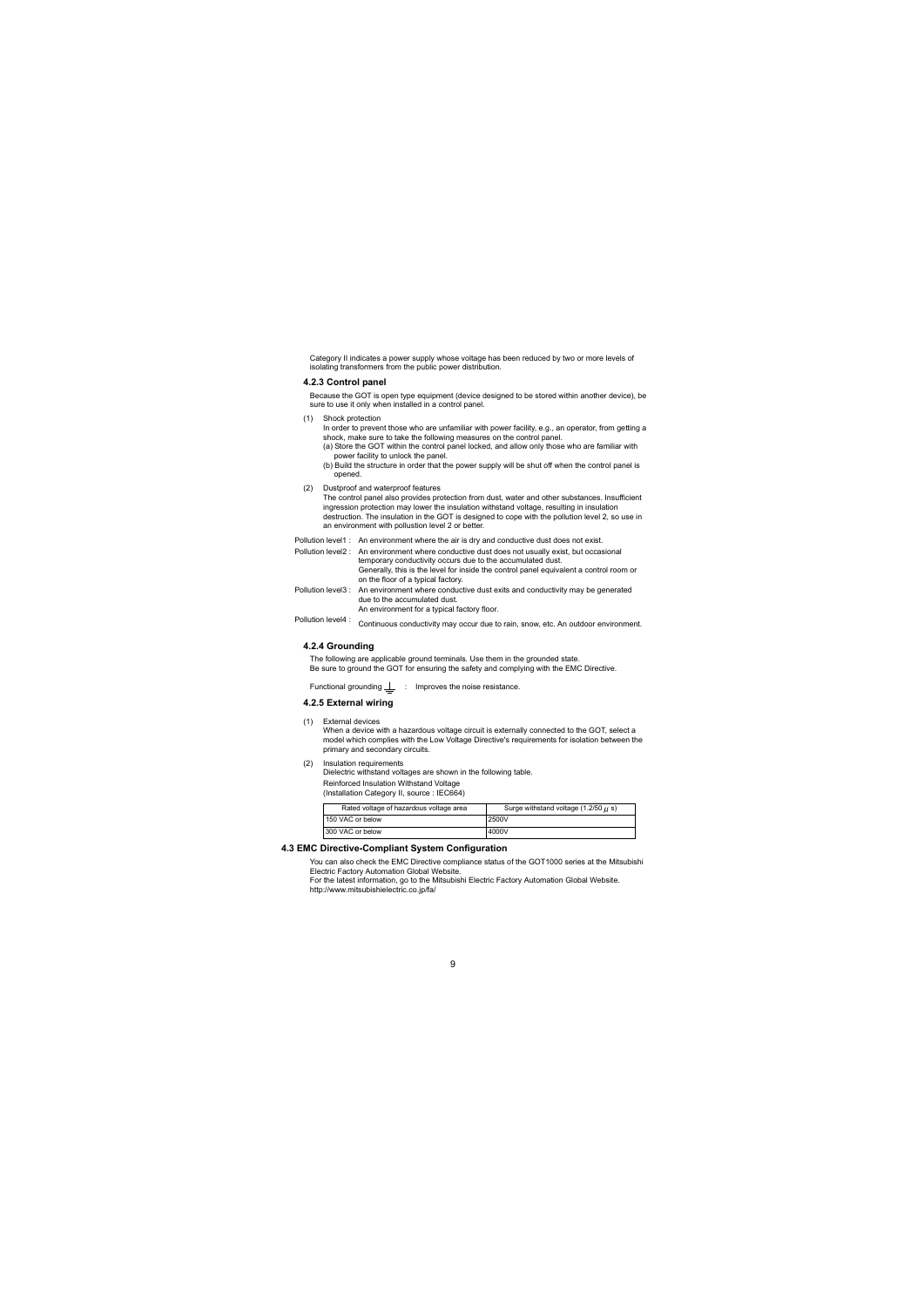#### <span id="page-18-0"></span>**4.3.1 GOT**

Use any of the following GOTs with which CE mark logo is printed on the rating plate.

| Model<br>Item |              | Hardware version of the GOT(Production year and month) |
|---------------|--------------|--------------------------------------------------------|
| GT1695        | GT1695M-XTBA | Version J or later (Feb., 2009)                        |
|               |              | Version R or later (Oct., 2009) <sup>*1</sup>          |
|               | GT1695M-XTBD | Version H or later (Feb., 2009)                        |
|               |              | Version Q or later (Oct., 2009) <sup>*1</sup>          |
| GT1685        | GT1685M-STBA | Version G or later (Feb., 2009)                        |
|               | GT1685M-STBD | Version F or later (Feb., 2009)                        |
|               | GT1675M-STBA | Version F or later (Oct., 2009)                        |
|               | GT1675M-STBD | Version E or later (Oct., 2009)                        |
| GT1675        | GT1675M-VTBA | Version F or later (Oct., 2009)                        |
|               | GT1675M-VTBD | Version E or later (Oct., 2009)                        |
|               | GT1675-VNBA  | Version A or later (Apr., 2010)                        |
|               | GT1675-VNBD  | Version A or later (Apr., 2010)                        |
| GT1672        | GT1672-VNBA  | Version A or later (Apr., 2010)                        |
|               | GT1672-VNBD  | Version A or later (Apr., 2010)                        |
|               | GT1665M-STBA | Version G or later (Oct., 2009)                        |
| GT1665        | GT1665M-STBD | Version E or later (Oct., 2009)                        |
|               | GT1665M-VTBA | Version J or later (Oct., 2009)                        |
|               | GT1665M-VTBD | Version H or later (Oct., 2009)                        |
| GT1662        | GT1662-VNBA  | Version A or later (Apr., 2010)                        |
|               | GT1662-VNBD  | Version A or later (Apr., 2010)                        |
| GT1655        | GT1655-VTBD  | Version A or later (Jan., 2011)                        |

\*1: To comply with the EMC Directive, use the hardware version of a GOT shown above or later when the GT16M-V4, GT16M-R2, GT16M-V4R1, GT16M-ROUT, or GT16M-MMR is mounted on the GOT.

When the hardware version of a GOT is earlier than the version shown above, the GOT does not comply with the EMC Directive.

#### <span id="page-18-1"></span>**4.3.2 When the option unit is used**

To meet the EMC Directive, use the following option units. When an option unit other than below is used, it does not meet the EMC Directive.

| Product name<br>Model name    |                             | Hardware version of option unit (Production year and month) |
|-------------------------------|-----------------------------|-------------------------------------------------------------|
| Video input unit              | GT16M-V4                    | Version B or later (Jan., 2009)                             |
|                               |                             | Version E or later (Oct., 2009) <sup>*2</sup>               |
| RGB input unit                | GT16M-R2                    | Version B or later (Jan., 2009)                             |
|                               |                             | Version E or later (Oct., 2009) <sup>*2</sup>               |
| Video/RGB input unit          | GT16M-V4R1                  | Version B or later (Jan., 2009)                             |
|                               |                             | Version E or later (Oct., 2009) <sup>*2</sup>               |
| GT16M-ROUT<br>RGB output unit |                             | Version B or later (Jan., 2009)                             |
| Multimedia unit               | GT16M-MMR                   | Version B or later (Jan., 2009)                             |
|                               |                             | Version G or later (Oct., 2009) <sup>2</sup>                |
| Printer unit <sup>*1</sup>    | GT15-PRN                    | Version B or later (Feb., 2006)                             |
| CF card unit                  | GT15-CFCD                   | Version C or later (Jul., 2007)                             |
| CF card extension<br>unit     | GT15-CFFX-<br><b>CO8SET</b> | Version B or later (Jul., 2007)                             |
| External I/O unit             | GT15-DIO                    | Version B or later (May, 2007)                              |
|                               | GT15-DIOR                   | Version A or later (Jul., 2008)                             |
| Sound output unit             | GT15-SOUT                   | Version B or later (May, 2007)                              |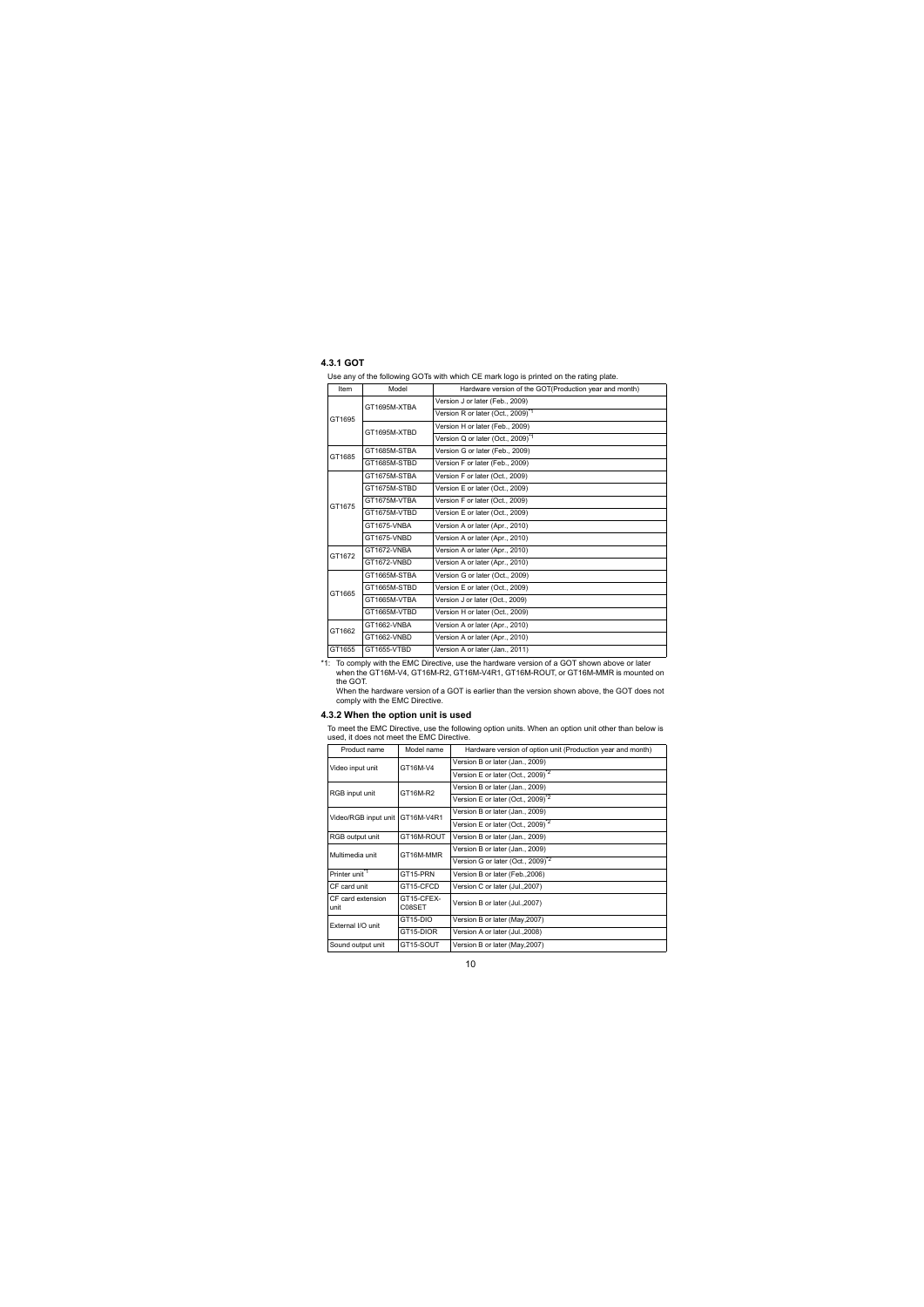- \*1: For the printer to be connected, configure the system in accordance with the EMC Directive specifications for the printer as requested by the printer manufacturer.
- \*2: To comply with the EMC Directive, use the hardware version of an option unit shown above or later when the option unit is mounted on the GT1695, GT1675 or GT1665. When the hardware version of an option unit is earlier than the version shown above, the GOT does not comply with the EMC Directive.

#### <span id="page-19-0"></span>**4.3.3 Cables**

- (1) Cables used
	- (a) For the MELSECNET/H connection (coaxial cable) and video connection, use double shield coaxial cables.

The 5C-2V connector plug is applicable to double-shielded coaxial cable.

 Connect the 5C-2V connector plug to the coaxial cable inside a double-shielded coaxial cable.

 Ground the shielded part outside a double-shielded coaxial cable as shown in the following figure.



(b) For the CC-Link IE Field Network connection, use the following cable dedicated to the CC-Link IE Field Network.

| Manufacturer                                   | Model name  |  |  |
|------------------------------------------------|-------------|--|--|
| Mitsubishi Electric System & Service Co., Ltd. | SC-E5EW-S M |  |  |

- (c) For details of the cables used for conncetions other than the above, refer to the GOT1000 Series Connection Manual.
- (2) Adjusting a cable for the EMC Directive compliance
	- Modify the cables (including user-produced cable) to ensure compliance with the EMC Directive.

For details, refer to Section 4.4.2.

#### <span id="page-19-1"></span>**4.4 Precautions for Wiring/Connecting the EMC Directive-Compliant Product**

Wire and connect GOT1000 series equipments as instructed below. If the GOT1000 series equipments are configured in a way different from the following instructions, the system may not comply with EMC directives.

#### <span id="page-19-2"></span>**4.4.1 Power and ground wires wiring method**

- (1) Power and ground wires wiring method
	- Connect the power wire and connection cable as shown in the illustration, and be sure to attach a ferrite core (TDK Corporation type ZCAT3035-1330) within the range shown below. Lead the power wire and ground wire as shown in Section [4.1.2](#page-15-0) [\(2\)](#page-15-1).

Be sure to ground the LG cable, FG cable, and functional ground cable.

(a) 100-240VAC GOT power section

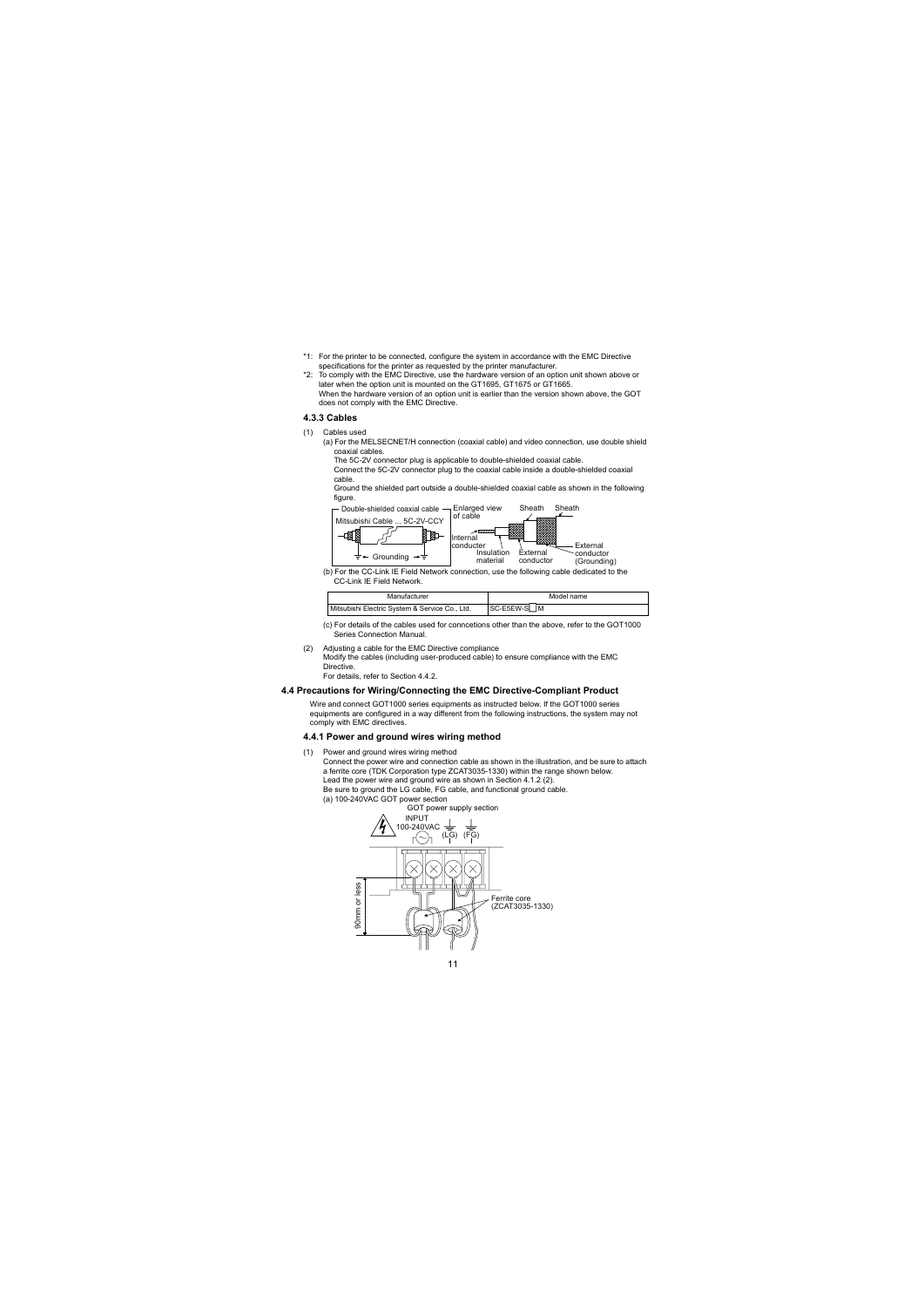#### (b) 24VDC GOT power section

GOT power supply section

For other than GT1655 For GT1655





and the FG terminal respectively.

Ferrite core (ZCAT3035-1330)

• When CC-Link IE Controller Network communication unit is mounted on GT1655

#### <span id="page-20-0"></span>**4.4.2 Processing connection cables**

Process the cable used with the GOT with the following method.

When processing the cable, ferrite core, cable clamp and shielding material are required. The cable clamp used by Mitsubishi Electric for the EMC specification compatibility test is shown below.

- TDK corporation brand ZCAT3035-1330 Ferrite Core
- Mitsubishi Electric Model AD75CK cable clamp
- Japan Zipper Tubing Co., Ltd. Zipper tube SHNJ type
- (1) BUS connection cable
	- (a) For GT15-QC $\Box$ B, GT15-QC $\Box$ BS
	- Peel the sheath (with the length shown below) at both ends of the cable, and expose the shield braided wire for grounding. (For grounding with cable clamps. (refer to Section 4.4.3.))



 $(b)$  For GT15-C $\Box$ BS

- Cut the connection wire protruding from both ends of the cable to the lengths shown below.
- Attach the ferrite core to the cable in the position as illustrated below and insert the ground wire into the ferrite core.
- Peel the sheath (with the length shown below) at both ends of the cable, and expose the shield braided wire for grounding. (For grounding with cable clamps. (refer to Section 4.4.3.))

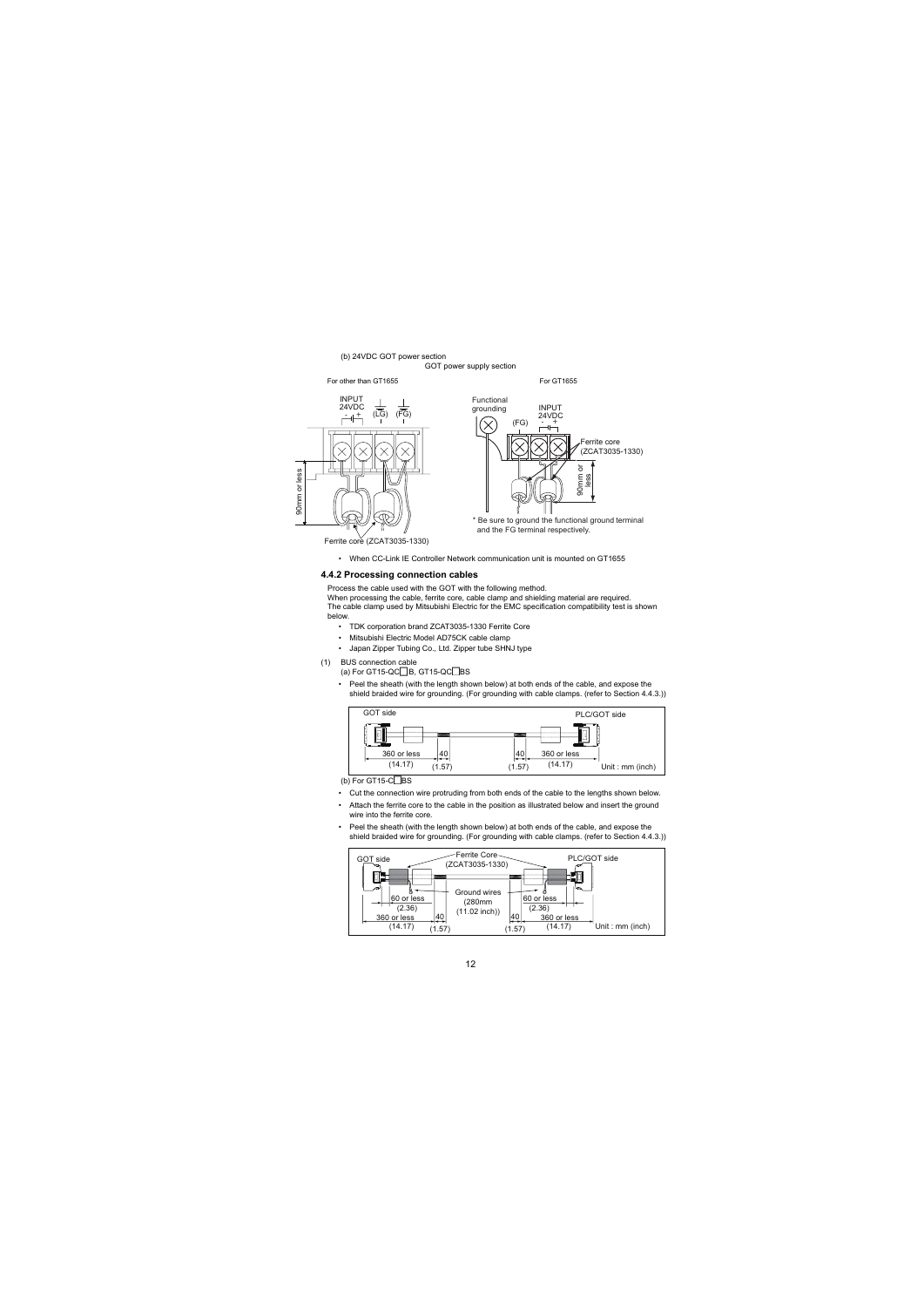(c) For other bus connection cables

- Wind cable shield material around the cable, and pull out the grounding braided wire of the cable shield material with the length shown below.
- Attach the ferrite core to the cable in the position as illustrated below and insert the braided wire for grounding into the ferrite core.



- (2) CPU direct connection and computer link connection
	- Attach the ferrite core to the cable in the position as illustrated below.



- (3) For MELSECNET/H connection (PLC to PLC network) (a) For coaxial cable
	- Strip the outer insulation layer at both ends of the cable by the length shown below to expose the outer braided shield for grounding. (For grounding with cable clamps (refer to Section 4.4.3.))
	- Attach ferrite cores to the cable in the positions as illustrated below.



(b) For optical fiber cable

- Processing of the cable is not required.
- (4) CC-Link connection (Intelligent device station)
	- Strip the outer insulation layer at both ends of the cable by the length shown below to expose the braided shield for grounding. (For grounding with cable clamps (refer to Section 4.4.3.))
	- Attach ferrite cores to the cable in the positions as illustrated below.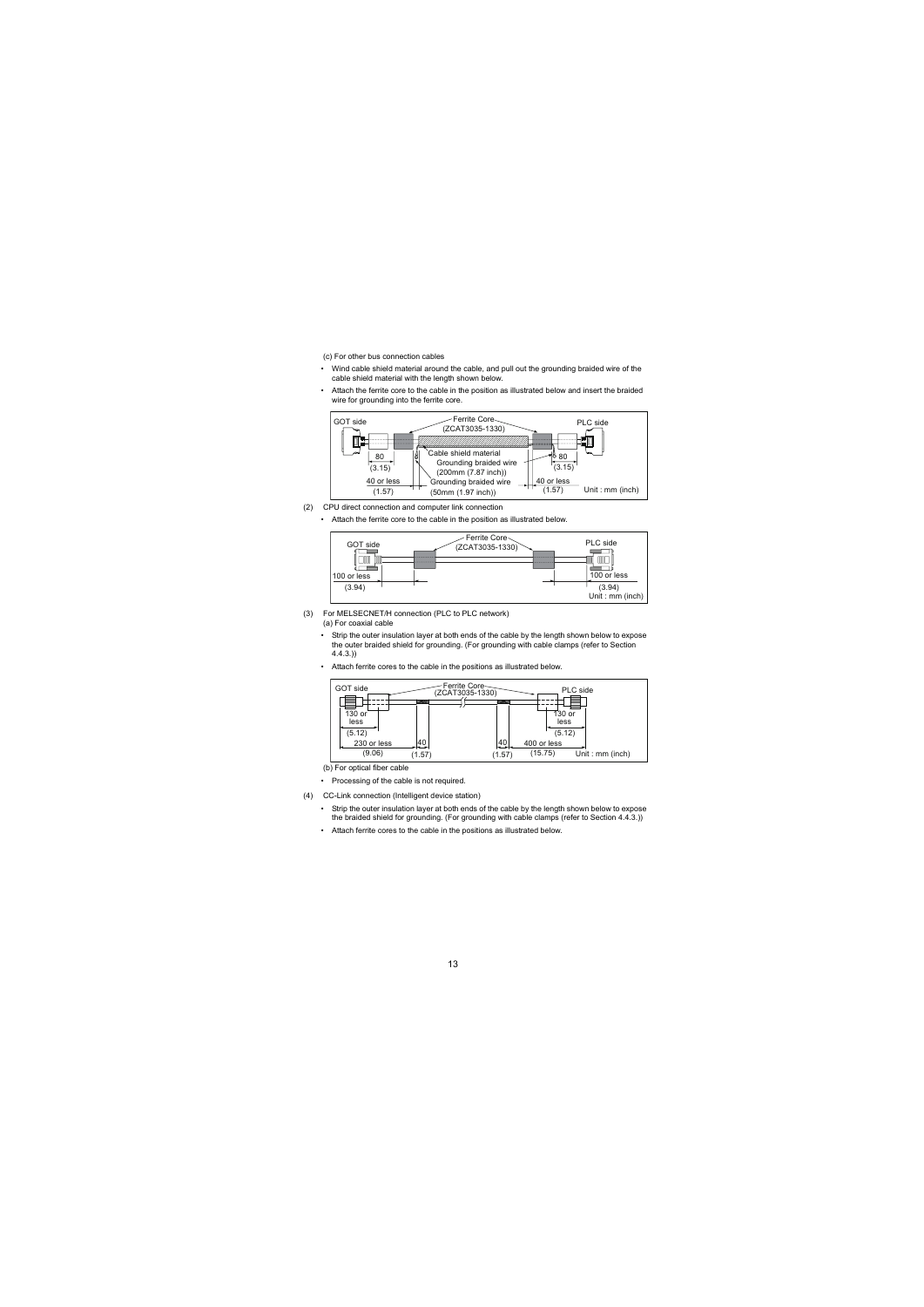

- (5) CC-Link IE Feild Network connection
	- Strip the outer insulation layer at both ends of the cable by the length shown below to expose the braided shield for grounding. (For grounding with cable clamps (refer to Section 4.4.3.))
	- Attach ferrite cores to the cable in the positions as illustrated below.



- (6) Ethernet connection
	- Strip the outer insulation layer at both ends of the cable by the length shown below to expose the braided shield for grounding. (For grounding with cable clamps. (refer to Section 4.4.3.))

• Attach the ferrite core to the cable in the position as illustrated below.

(a) Ethernet interface of GOT



(b) Multi media unit (GT16M-MMR)

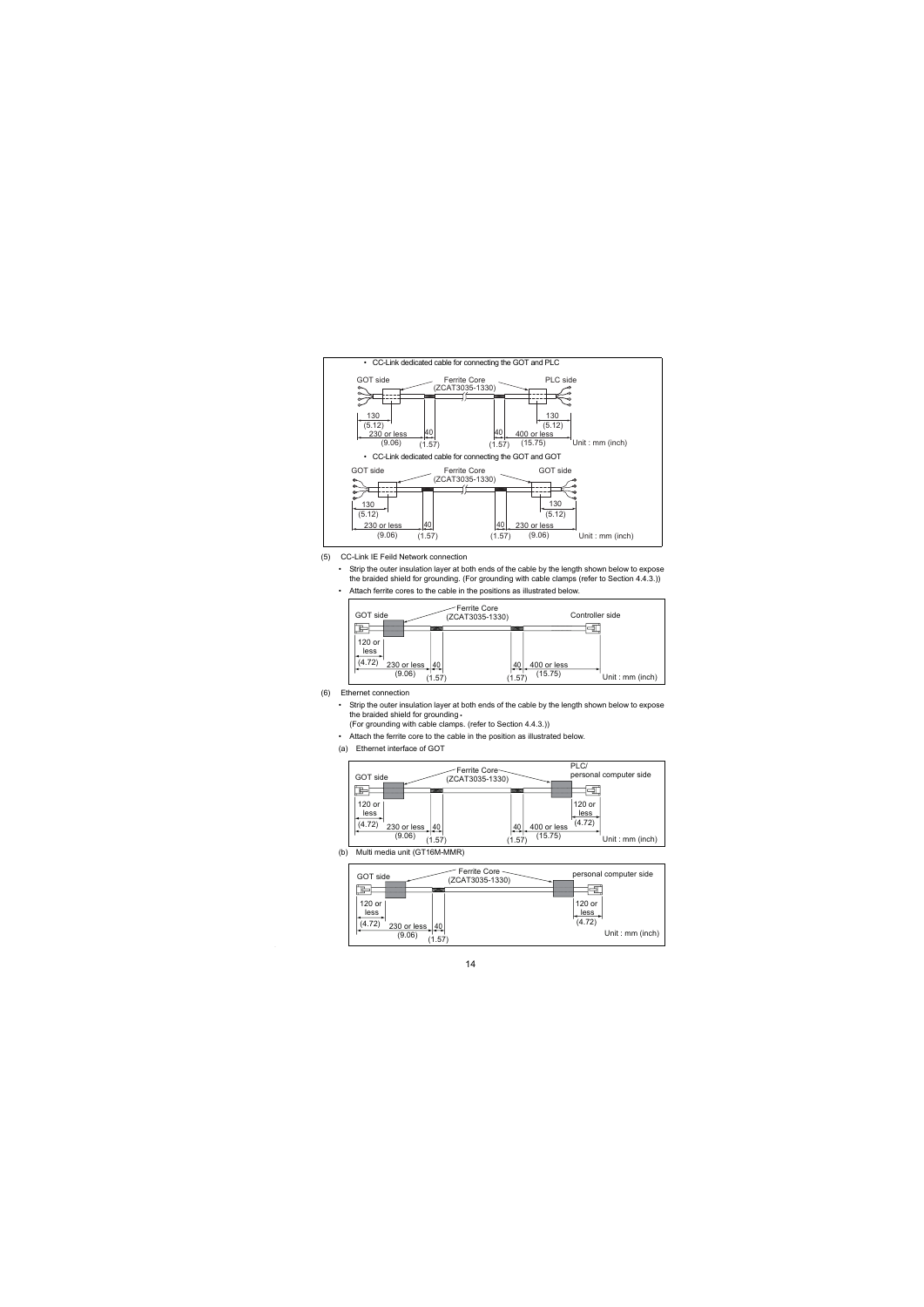- (7) External I/O device connection
	- Strip the outer insulation layer at both ends of the cable by the length shown below to expose the braided shield for grounding.(For grounding with cable clamps (Refer to Section [4.4.2](#page-24-1).))
	- Connect the braided shield to the connector with the connector cover.
	- Twist power cables.Attach the ferrite core to the cable in the position as illustrated below.



- (8) Video/RGB connection (a) Video input
	- Peel the sheath (with the length shown below) at both ends of the cable, and expose the shield braided wire for grounding. (For grounding with cable clamps. (refer to Section [4.4.2](#page-24-1).))
	- Attach the ferrite core to the cable in the position as illustrated below.



(b) RGB input

- Wind cable shield material around the cable, and pull out the grounding braided wire of the cable shield material with the length shown below.
- Attach the ferrite core to the cable in the position as illustrated below.



- (c) RGB output
- Wind cable shield material around the cable, and pull out the grounding braided wire of the cable shield material with the length shown below.
- Attach the ferrite core to the cable in the position as illustrated below.

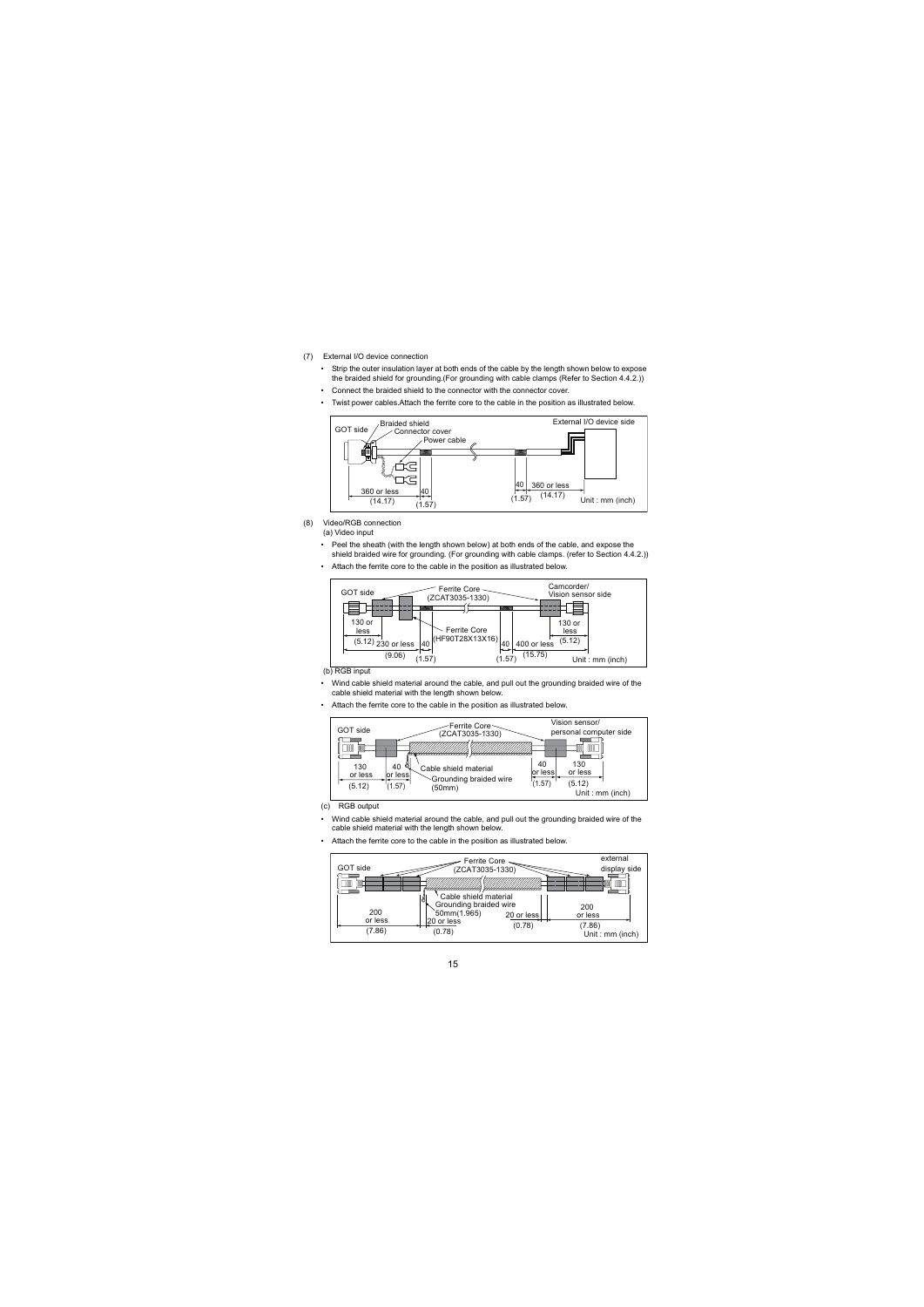(9) PLC (manufactured by other company), microcomputer, temperature controller, inverter, servo amplifier, CNC, MODBUS(R)/RTU or MODBUS(R)/TCP connection Produce the cable (RS-232 cable, RS-422 / 485 cable) for connecting the GOT to a controller with reference to the GOT1000 Series Connection Manual.

#### POINT

Configure the system to meet the EMC Directive specifications for the connected device when connecting the GOT to a controller.

The following gives the instructions to ensure the machinery comply with the EMC Directive. However, the manufacturer of the machinery must finally determine how to make it comply with the EMC Directives: if it is actually compliant with the EMC Directives.

#### (a) For RS-422 / 485 cable

• Each signal wire (excluding SG and FG) should be made into a two power wires and connected, then twisted.



• Make the SG wire more than two wires and connect.

- (b) For RS-232 cable
- Use a twisted pair style for each signal wire (except SG, FG) with SG.



• Attach the ferrite core to the cable in the position as illustrated below.

<span id="page-24-1"></span>

#### **4.4.3 Grounding the cable**

Ground the cable and grounding wire to the control panel where the GOT and base unit are installed.

1) Ground the braided shield portion of the cable to the control panel with

<span id="page-24-0"></span> the cable clamp (AD75CK). Braided shield Cable clamps For the cable clamp attaching details refer to AD75CK-type Cable Clamping Instruction Manual <IB-68682>. -a) For GT15-C□EXSS-1 and GT15-C□BS Ground the ground wire to the FG terminal of the GOT power supply section. بصا Bus connection cable GOT FG terminal FG wire b) For other bus connection cables Ground the braided wire for grounding to the control panel by tightening a screw. 2) Do not arrange the cable clamp adjacent to other cables which do not clamp. Noise from the control panel may access the GOT from the cable clamp and

cause adverse effects.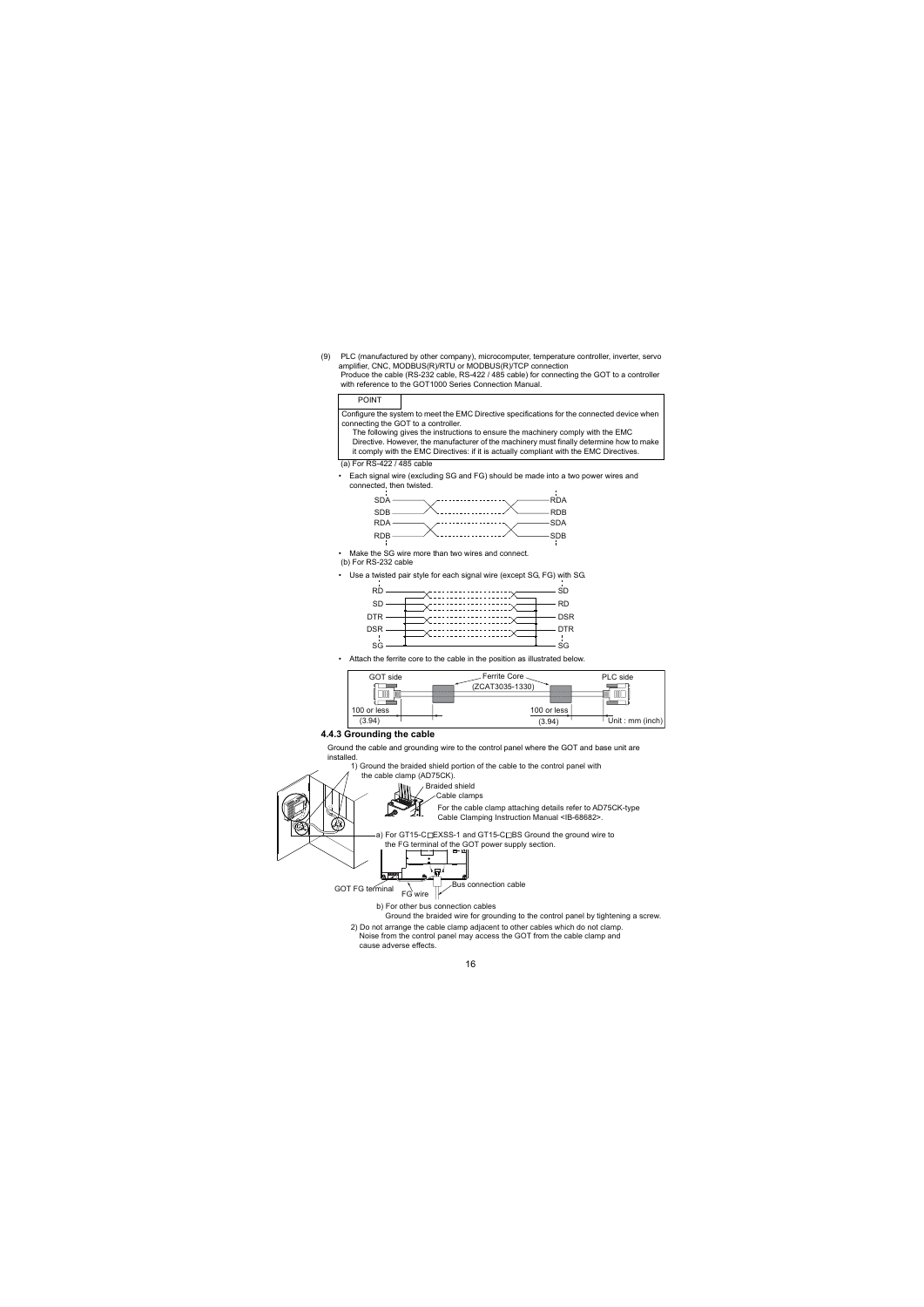### <span id="page-25-0"></span>**5. INSTALLATION**

#### <span id="page-25-1"></span>**5.1 Control Panel Inside Dimensions for Mounting GOT**

Install the GOT on the control panel out of the way for the equipment inside the control panel. Do not install the GOT and the unit in prohibited areas for the installation.

### **Applicable cable**

Point

Some cables may need to be longer than the specified dimensions when connecting to the GOT. Therefore, consider the connector dimensions and bending radius of the cable as well for installation.

#### <span id="page-25-2"></span>**5.2 Panel Cutting Dimensions**

Make an installation hole on the control panel with the dimensions shown below. Make space of 10mm above and below the hole respectively for the installation fittings.



| GOT                                              | A [mm] (inch)                      | B [mm] (inch)                      |  |
|--------------------------------------------------|------------------------------------|------------------------------------|--|
| GT1695M-X                                        | 383.5(15.10)<br>$(+2(0.08), 0(0))$ | 282.5(11.12)<br>$(+2(0.08), 0(0))$ |  |
| GT1685M-S                                        | 302(11.89)<br>$(+2(0.08), 0(0))$   | 228(8.98)<br>$(+2(0.08), 0(0))$    |  |
| GT1675M-S<br>GT1675M-V<br>GT1675-VN<br>GT1672-VN | 289(11.38)<br>$(+2(0.08), 0(0))$   | 200(7.87)<br>$(+2(0.08), 0(0))$    |  |
| GT1665M-S<br>GT1665M-V<br>GT1662-VN              | 227(8.94)<br>$(+2(0.08), 0(0))$    | 176(6.93)<br>$(+2(0.08), 0(0))$    |  |
| GT1655-V                                         | 153(6.02)<br>$(+2(0.08), 0(0))$    | 121(4.76)<br>$(+2(0.08), 0(0))$    |  |

\* Panel thickness: 2 to 4 mm or less

#### <span id="page-25-3"></span>**5.3 Mounting Position**

When mounting the GOT, the following clearances must be left from the other device. Depending on the units and cables connected to the GOT, clearances more than the described dimensions can be required.

Therefore, consider the connector dimensions and bending radius of the cable as well for installation.

For the lead-in allowance for cables at the bottom of the GOT, refer to the following.



17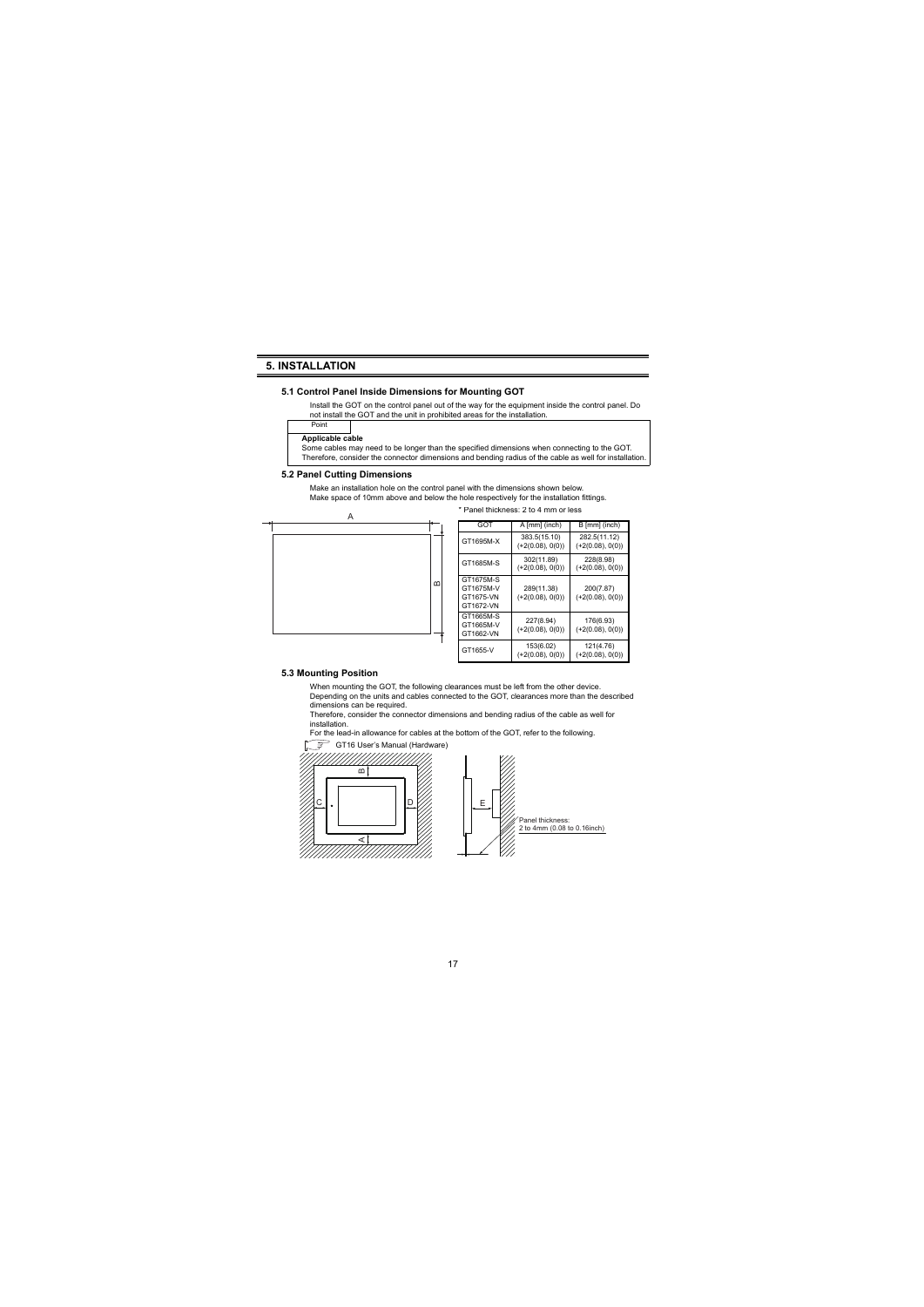According to the dimensions in the following table, leave clearances between the GOT and the other devices. The values enclosed in square brackets apply to the case where no other equipment generating radiated noise (such as a contactor) or heat is installed near the GOT. However, keep the ambient temperature of the GOT to 55°C or lower.

| Item |                                                                   | GT1695M-X                                                           | GT1685M-S                                                  | GT1675M-S<br>GT1675M-V<br>GT1675-VN<br>GT1672-VN    | GT1665M-S<br>GT1665M-V<br>GT1662-VN                       | GT1655-V                               |
|------|-------------------------------------------------------------------|---------------------------------------------------------------------|------------------------------------------------------------|-----------------------------------------------------|-----------------------------------------------------------|----------------------------------------|
|      | GOT only                                                          | 50(1.97) or more [20(0.79) or more]                                 |                                                            | 50(1.97) or more 50(1.97) or more                   |                                                           | 61(2.40) or more                       |
|      | Bus connection unit is fitted                                     |                                                                     |                                                            | $[26(1.02)$ or                                      | $[36(1.42)$ or                                            | 50(1.97) or more                       |
|      | Serial communication unit fitted                                  |                                                                     |                                                            | morel                                               | morel                                                     | 49(1.93) or more                       |
|      | RS-422 Conversion unit is fitted                                  | 50(1.97) or more 51(2.01) or more 63(2.48) or more 73(2.87) or more |                                                            |                                                     |                                                           |                                        |
|      | CC-Link communication unit<br>(GT15-J61BT13) fitted               |                                                                     | 50(1.97) or more [20(0.79) or more]                        |                                                     |                                                           | 50(1.97) or more<br>[24(0.94) or more] |
|      | MFI SECNET/H<br>communication unit (coaxial)<br>fitted            | 50(1.97) or more<br>[20(0.79) or<br>morel                           | 50(1.97) or more 50(1.97) or more<br>[24(0.94) or<br>morel | $[33(1.30)$ or<br>morel                             | 50(1.97) or more                                          | 64(2.52) or more                       |
|      | MELSECNET/H<br>communication unit<br>(optical) fitted             |                                                                     | 50(1.97) or more [20(0.79) or more] <sup>*1</sup>          |                                                     |                                                           |                                        |
|      | <b>CC-Link IE Controller Network</b><br>communication unit fitted |                                                                     | 50(1.97) or more [20(0.79) or more]                        |                                                     |                                                           |                                        |
| A    | CC-I ink IF Field Network<br>communication unit fitted            |                                                                     | 57(2.24) or more                                           |                                                     |                                                           |                                        |
|      | Video input unit fitted <sup>*4</sup>                             | 50(1.97) or more [20(0.79) or more] <sup>*2</sup>                   |                                                            |                                                     |                                                           |                                        |
|      | RGB input unit fitted <sup>*4</sup>                               | 50(1.97) or more [20(0.79) or more] <sup>3</sup>                    |                                                            |                                                     |                                                           |                                        |
|      | Video/RGB input unit fitted*4                                     | 50(1.97) or more (20(0.79) or more) <sup>223</sup>                  |                                                            |                                                     |                                                           |                                        |
|      | RGB output unit fitted <sup>*4</sup>                              | 50(1.97) or more (20(0.79) or more) <sup>*3</sup>                   |                                                            |                                                     |                                                           |                                        |
|      | Multimedia unit fitted <sup>*4</sup>                              |                                                                     | 50(1.97) or more [20(0.79) or more] <sup>2</sup>           |                                                     |                                                           |                                        |
|      | Printer unit fitted                                               |                                                                     |                                                            |                                                     |                                                           | 50(1.97) or more<br>[29(1.14) or more] |
|      | CF card unit                                                      | 50(1.97) or more [20(0.79) or more]                                 |                                                            | 50(1.97) or more 50(1.97) or more<br>$[26(1.02)$ or | $[36(1.42)$ or                                            | 50(1.97) or more<br>[20(0.79) or more] |
|      | CF card extension unit                                            |                                                                     |                                                            | more]                                               | more]                                                     |                                        |
|      | External I/O unit                                                 |                                                                     |                                                            |                                                     |                                                           | 50(1.97) or more                       |
|      | Sound output unit                                                 |                                                                     |                                                            |                                                     |                                                           |                                        |
| B    |                                                                   | 80 (3.15) or more [20 (0.79) or more]                               |                                                            |                                                     |                                                           |                                        |
| C    | (When the CF card is not used)                                    | 50(1.97) or more [20(0.79) or more]                                 |                                                            |                                                     | 50(1.97) or more<br>$[20(0.79)$ or<br>more] <sup>45</sup> |                                        |
|      | (When the CF card is used)                                        |                                                                     |                                                            |                                                     |                                                           | 100(3.94) or more                      |
| D    |                                                                   | 50(1.97) or more [20(0.79) or more]                                 |                                                            |                                                     |                                                           |                                        |
| E    |                                                                   | 100(3.94) or more [20 (0.79) or more]                               |                                                            |                                                     |                                                           |                                        |

Unit: mm (inch)

- \*1 This value differs depending on the cable used. Please contact your local Mitsubishi Electric System & Service Co., Ltd. The value indicated in the table is a reference value.
- \*2 This value is for use of the coaxial cable 3C-2V (JIS C 3501). For specifications of the cable, refer to the following manual.

GOT1000 Series Connection Manual for GT Works3 and a controller used GOT1000 Series Connection Manual for GT Designer2/GT Works2

- \*3 This value differs depending on the cable used. If the bending radius of the cable used is greater than the value specified above, apply the value of the cable used.
- \*4 The unit cannot be used for the GT1675-V, GT1672-V, GT1662-V, and GT1655-V.
- \*5 Dimension when no battery is used. If a battery is used, the dimension when a CF card is used is required.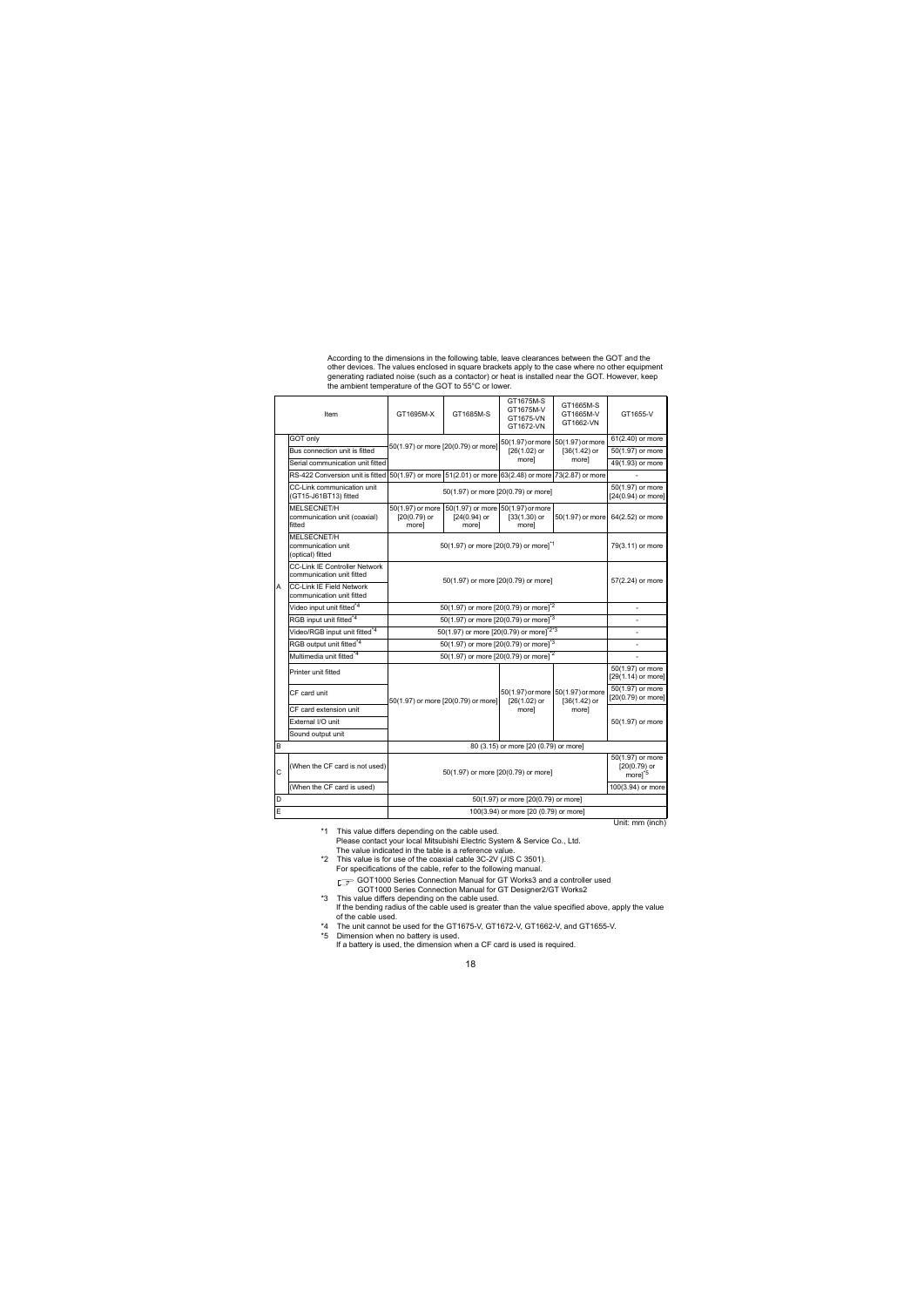### <span id="page-27-0"></span>*5. INSTALLATION*

#### <span id="page-27-1"></span>*5.1 Dimensions intérieures du tableau de commande pour le montage du GOT*

*Installez le GOT sur le tableau de commande en laissant de l'espace pour le dispositif à l'intérieur du tableau de commande. N'installez pas le GOT et le module dans des zones où l'installation est interdite.*

*Point*

#### *Câble applicable*

*Certains câbles peuvent être plus longs que les dimensions spécifiées lors de la connexion au GOT. Par conséquent, prenez également en compte les dimensions du connecteur et le rayon de courbure du câble pour l'installation.*

#### <span id="page-27-2"></span>*5.2 Cotes de découpe du panneau*

*Faites un trou d'installation sur le tableau de commande avec les dimensions indiquées ci-dessous. Laissez un espace de 10mm au-dessus et sous le trou respectivement pour les attaches de montage.*



#### <span id="page-27-3"></span>*5.3 Position de montage*

*Lors du montage du GOT, laissez les espaces suivants pour les autres dispositifs.*

*En fonction des modules et des câbles connectés au GOT, il peut être nécessaire de laisser des espaces plus importants que les dimensions indiquées.*

*Par conséquent, prenez également en compte les dimensions du connecteur et le rayon de courbure du câble pour l'installation.*

*Pour connaître l'espace à laisser pour les câbles sous le GOT, référez-vous à ce qui suit.*





#### *\* Épaisseur du panneau : 2 à 4mm ou moins*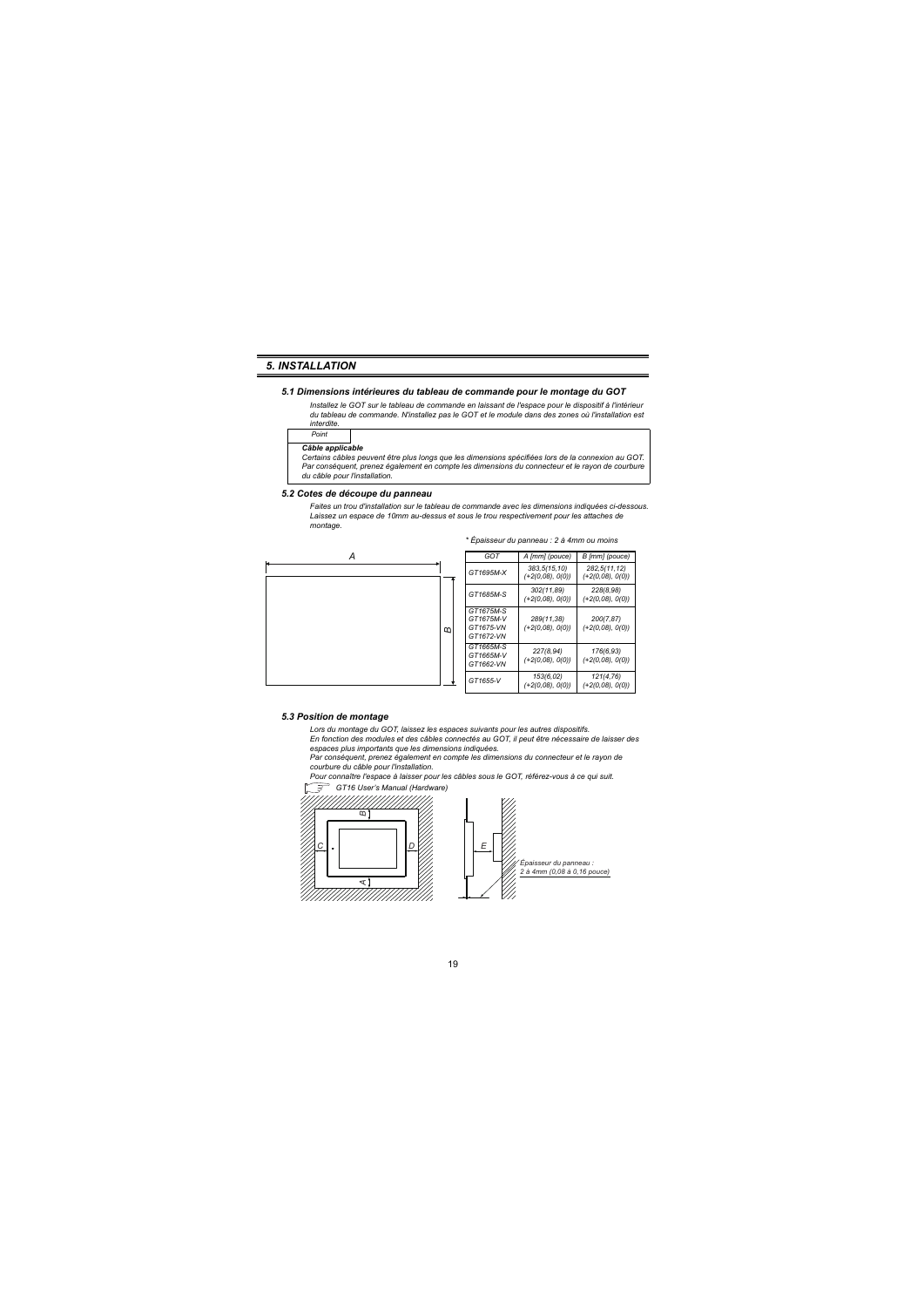*Laissez les espaces entre le GOT et les autres dispositifs en fonction des dimensions contenues dans le tableau suivant. Les valeurs entre parenthèses s'appliquent au cas où aucun dispositif générant des émissions sonores (comme un contacteur) ou de la chaleur n'est installé près du GOT. Toutefois, maintenez la température ambiante du GOT à 55°C ou moins.*

|                | Article                                                             | GT1695M-X                                             | GT1685M-S                                                             | GT1675M-S<br>GT1675M-V<br>GT1675-VN<br>GT1672-VN | GT1665M-S<br>GT1665M-V<br>GT1662-VN | GT1655-V                                                 |
|----------------|---------------------------------------------------------------------|-------------------------------------------------------|-----------------------------------------------------------------------|--------------------------------------------------|-------------------------------------|----------------------------------------------------------|
|                | <b>GOT</b> uniquement                                               |                                                       |                                                                       |                                                  |                                     | 61 (2,40) ou plus                                        |
|                | Unité de connexion de bus<br>encastrée                              |                                                       | 50 (1,97) ou plus [20 (0,79) ou plus] plus [26 (1,02) plus [36 (1,42) | 50 (1.97) ou                                     | 50 (1.97) ou<br>ou plus]            | 50 (1,97) ou plus                                        |
|                | Module de communication série<br>encastré                           |                                                       |                                                                       | ou plus]                                         |                                     | 49 (1,93) ou plus                                        |
|                | Unité de conversion RS-422<br>encastrée                             |                                                       | 50 (1,97) ou plus 51 (2,01) ou plus                                   | 63 (2,48) ou<br>plus                             | 73 (2,87) ou<br>plus                |                                                          |
|                | Module de communication CC-Link<br>(GT15-J61BT13) encastré          |                                                       | 50 (1,97) ou plus [20 (0,79) ou plus]                                 |                                                  |                                     | 50 (1,97) ou plus<br>[24 (0.94) ou plus]                 |
|                | Module de communication<br>MELSECNET/H (coaxial) encastré           | 50 (1,97) ou plus<br>[20 (0,79) ou<br>plus]           | 50 (1,97) ou plus<br>[24 (0.94) ou<br>plus]                           | 50 (1,97) ou<br>plus [33 (1.30)<br>ou plus]      | 50 (1,97) ou<br>plus                | 64 (2,52) ou plus                                        |
|                | Module de communication<br>MELSECNET/H (optique) encastré           |                                                       | 50 (1,97) ou plus [20 (0,79) ou plus] <sup>*1</sup>                   |                                                  |                                     |                                                          |
| A              | Module de communication réseau<br>de contrôleur CC-Link IF encastré | 50 (1,97) ou plus [20 (0,79) ou plus]                 |                                                                       |                                                  | 57 (2,24) ou plus                   |                                                          |
|                | Module de communication réseau<br>de champ CC-Link IE encastré      |                                                       |                                                                       |                                                  |                                     |                                                          |
|                | Module d'entrée vidéo encastré <sup>*4</sup>                        | 50 (1,97) ou plus [20 (0,79) ou plus] <sup>*2</sup>   | ٠                                                                     |                                                  |                                     |                                                          |
|                | Module d'entrée RGB encastré <sup>*4</sup>                          | 50 (1,97) ou plus [20 (0,79) ou plus] <sup>*3</sup>   |                                                                       |                                                  |                                     |                                                          |
|                | Module d'entrée vidéo/RGB<br>encastré <sup>*4</sup>                 | 50 (1,97) ou plus [20 (0,79) ou plus] <sup>*2*3</sup> |                                                                       |                                                  |                                     |                                                          |
|                | Module de sortie RGB encastré <sup>*4</sup>                         |                                                       | 50 (1,97) ou plus [20 (0,79) ou plus] <sup>3</sup>                    |                                                  |                                     |                                                          |
|                | Module multimédia encastré <sup>*4</sup>                            |                                                       | 50 (1,97) ou plus [20 (0,79) ou plus] <sup>*2</sup>                   |                                                  |                                     |                                                          |
|                | Imprimante encastrée                                                |                                                       |                                                                       |                                                  | 50 (1.97) ou<br>plus [36 (1.42)     | 50 (1.97) ou plus<br>[29 (1,14) ou plus]                 |
|                | Module de carte CF                                                  |                                                       | 50 (1,97) ou plus [20 (0,79) ou plus] plus [26 (1,02)                 | 50 (1.97) ou                                     |                                     | 50 (1,97) ou plus<br>[20 (0,79) ou plus]                 |
|                | Module d'extension de carte CF                                      |                                                       |                                                                       | ou plus]                                         | ou plus]                            |                                                          |
|                | Module d'E/S externe                                                |                                                       |                                                                       |                                                  |                                     | 50 (1,97) ou plus                                        |
|                | Module de sortie acoustique                                         |                                                       |                                                                       |                                                  |                                     |                                                          |
| B              |                                                                     | 80 (3,15) ou plus [20 (0,79) ou plus]                 |                                                                       |                                                  |                                     |                                                          |
| $\overline{C}$ | (Quand la carte CF n'est pas<br>utilisée)                           |                                                       | 50 (1,97) ou plus [20 (0,79) ou plus]                                 |                                                  |                                     | 50 (1,97) ou plus<br>[20 (0,79) ou<br>plus1 <sup>*</sup> |
|                | (Quand la carte CF est utilisée)                                    |                                                       |                                                                       |                                                  |                                     | 100 (3,94) ou plus                                       |
| D              |                                                                     | 50 (1,97) ou plus [20 (0,79) ou plus]                 |                                                                       |                                                  |                                     |                                                          |
| E              |                                                                     | 100 (3,94) ou plus [20 (0,79) ou plus]                |                                                                       |                                                  |                                     |                                                          |

*Unité : mm (pouce)*

*\*1 Cette valeur diffère selon le câble utilisé. Contactez le bureau local Mitsubishi Electric System & Service Co., Ltd. La valeur indiquée dans le tableau est une référence.*

*\*2 Cette valeur est utilisée pour le câble coaxial 3C-2V (JIS C 3501). Pour connaître les spécifications du câble, référez-vous au manuel suivant.*

 *GOT1000 Series Connection Manual for GT Works3 and a controller used GOT1000 Series Connection Manual for GT Designer2/GT Works2*

- *\*3 Cette valeur diffère selon le câble utilisé. Si le rayon de courbure du câble utilisé est supérieur à la valeur spécifiée ci-dessus, appliquez la valeur du câble utilisé.*
- *\*4 Le module ne peut pas être utilisé pour les modèles GT1675-V, GT1672-V, GT1662-V et GT1655-V.*
- *\*5 Dimension quand aucune batterie n'est utilisée. Si une batterie est utilisée, il est nécessaire d'utiliser la dimension quand une carte CF est utilisée.*